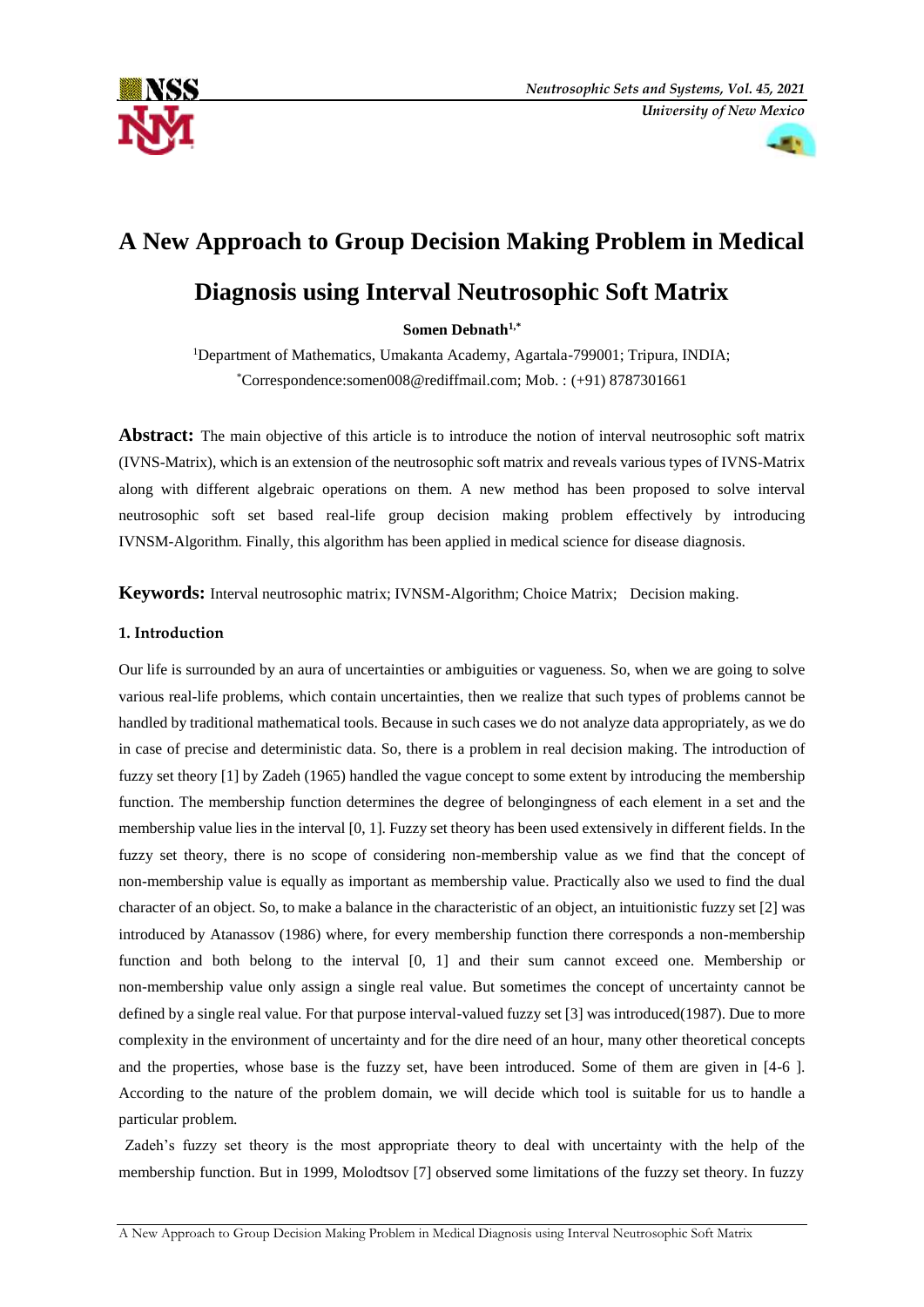set theory, a concept is handled by a membership function. But we should not impose only one way to define a membership function.The nature of a membership function is extremely individual. For example, to define the attractiveness of a house it is difficult to define a membership function. If one considers the membership degree as 0.6 then everyone may understand this in his or her own manner. For instance, Mr., X may understand that the house is highly attractive. Again Mr., Y may understand that it is very highly attractive. So there is a possibility of information loss in each particular case. Molodtsov said that the reason behind these limitations is the inadequacy of the parametrization of the theory. Then, to overcome this drawback he initiated the idea of soft set theory in the parametric form which is free from the above difficulties. In soft set theory, to define an object, no need to introduce a membership function. It is the more general form to represent the concept of vagueness parametrically. As we know that, because of the amalgamation of two or more concept together, gives a better shape and it provides more flexibility to handle various uncertain problems which we face in our day to day life, that's why by embedding the idea of the soft set and other sets, some major contributions are developed in [8-13].

The concept of indeterminacy or neutrality is common in real life. For example, when there is a fight between two players there are other people surrounding them who do not support neither of the two players. In the real decision-making problem, the concept of indeterminacy is very important. There are various types of indeterminacy involved in real-world problems. To eradicate such difficulty, Smarandache(2005) introduced the notion of Neutrosophic set in[14]. With an aid of a neutrosophic set, we deal with uncertainty, incompleteness ,and indeterminacy involving a pragmatic problem. It has been used successfully in various fields such as Sociology, Economics, Logic, Artificial intelligence, Machine learning, Optimization problem, Game theory ,etc. Some extensions of the neutrosophic set have been discussed in [15-21].

Matrices play a significant role in representing, manipulating ,and modeling such a large number of data because of their compact form. In the field of computer science, mainly in Data Science, there is an abundant use of Matrix. The classical matrix theory cannot solve the problems based on uncertainty. Matrix representation of the fuzzy soft set is initiated by Yang et al. in [22] and it is successfully used in decision-making problems in [23]. Some other extensions are intuitionistic fuzzy soft matrix[24-25], interval-valued fuzzy soft matrix[26], interval-valued intuitionistic fuzzy soft matrix and its application in medical diagnosis[27], interval-valued neutrosophic matrix[28] ,etc. Cagman et al. (2010), in [29], defined soft matrices and their operations and construct a decision-making method that can be used successfully to the problems that contain uncertainty. Also, in [30-31], Wang et al. discussed single-valued neutrosophic sets and interval neutrosophic sets respectively, Deli, in [32], used interval-valued neutrosophic soft sets in decision making, Smarandache[33] proposed the extension of the soft set by introducing hypersoft set, pilthogenic hypersoft set.

Group decision-making leads to improve outcomes and it involves two or more people. It occurs when individuals collectively make a selection from the alternatives. Group decisions are subject to factors such as social influence, peer pressure ,and group dynamics. It interacts and collaborated to reach a collective decision. In the proposed study we have used the concept of the neutrosophic set because it helps to study the higher degree of uncertainty, present in various real-life problems, in an effective manner. As compared to other mathematical tools namely, fuzzy set, intuitionistic fuzzy set, interval-valued fuzzy set, etc., the neutrosophic set is a more flexible and more general form to handle uncertain concepts. For more clarity, we know that the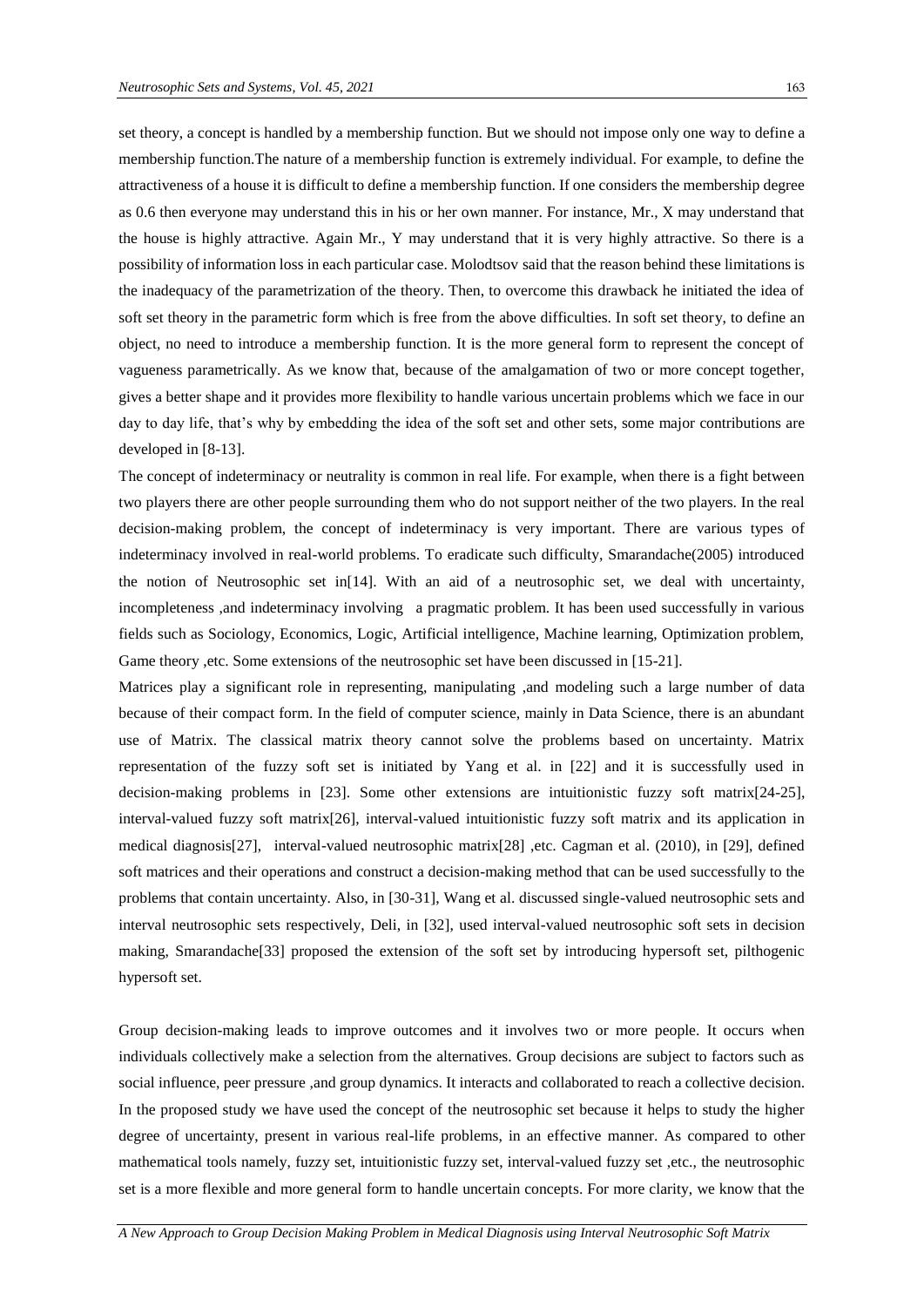neutrosophic set has three components namely  $T, I, F \in [0,1]$  and each component has its own importance and they are independent of each other, which makes it superior to the other existing mathematical tools of vagueness. For example, if we consider the component  $I = 0$  in the neutrosophic set, then also it has the potential to tackle complete or incomplete or paraconsistent or conflicting information. We also added intervals with neutrosophic sets to address the issues where the components used in the neutrosophic sets cannot be expressed by a single real value. In interval neutrosophic set  $T, I, F \in Int([0,1])$ , where  $Int([0,1])$  denotes the set of all subsets of [0,1] . Moreover, with an aid of a matrix with an interval neutrosophic set, we made our calculation speedy and it helps to store big data in a computer easily. Some recent works based on neutrosophic set discussed in [34-37].

In [38], the concept of the neutrosophic soft matrix has been used in a group decision making problem. In our work, we have extended the earlier concept by introducing the notion of interval neutrosophic soft matrix and its types with concrete examples. We also introduce the choice matrix associated with interval neutrosophic soft set. An IVNSM-Algorithm has been proposed to solve real-life group decision making problem. Finally, with the help of an application, the IVNSM-algorithm has been successfully executed.

#### 2. **Preliminaries**

Here we recall some basic definitions with examples that are appropriate as far as the article is concerned. **2.1 Definition[7]** 

Let X be an initial universe and E be a set of parameters. Let  $P(X)$  denotes power set of X and  $A \subseteq E$ .

Then the pair  $(F_A, E)$  is called a soft set over X, where  $F_A$  is a mapping given by  $F_A : E \to P(X)$ .

A soft set is a parameterized family of subsets of the universe *X*.

## **2.2 Definition [14]**

Let  $X$  be a universe of discourse, with a generic element in  $X$  denoted by  $x$ , the neutrosophic(NS) set  $A$  is defined as

$$
A = \left\{ \left\langle x : \mu_A(x), \nu_A(x), \omega_A(x) \right\rangle, x \in X \right\},\
$$

Where the functions  $\mu$ ,  $\nu$ ,  $\omega$ :  $X \rightarrow$   $\begin{bmatrix} -0, 1 \\ -1 \end{bmatrix}$  define respectively the degree of membership (or Truth), the degree of indeterminacy (neutrality), and the degree of non-membership (Falsehood) of the element  $x \in X$  to the set  $A$  with the condition

$$
-0 \le \mu_A(x) + \nu_A(x) + \omega_A(x) \le 3^+
$$

If t  $(0.4, 0.1, 0.5)$  belongs to, then it means that  $40\%$  *A* belongs to *A*, 50% does not belong to *A* and 10% is undecidable(not known exactly). If there is no indeterminacy involve in set  $A$ , then it reduces to an intuitionistic fuzzy set. Therefore, a neutrosophic set can be an intuitionistic fuzzy set.

## **2.3 Definition [30]**

Let *X* be a universe of discourse with a generic element x. A single-valued neutrosophic set *A* is characterized by a truth-membership  $T_A(x)$ , falsity-membership function  $F_A(x)$ and the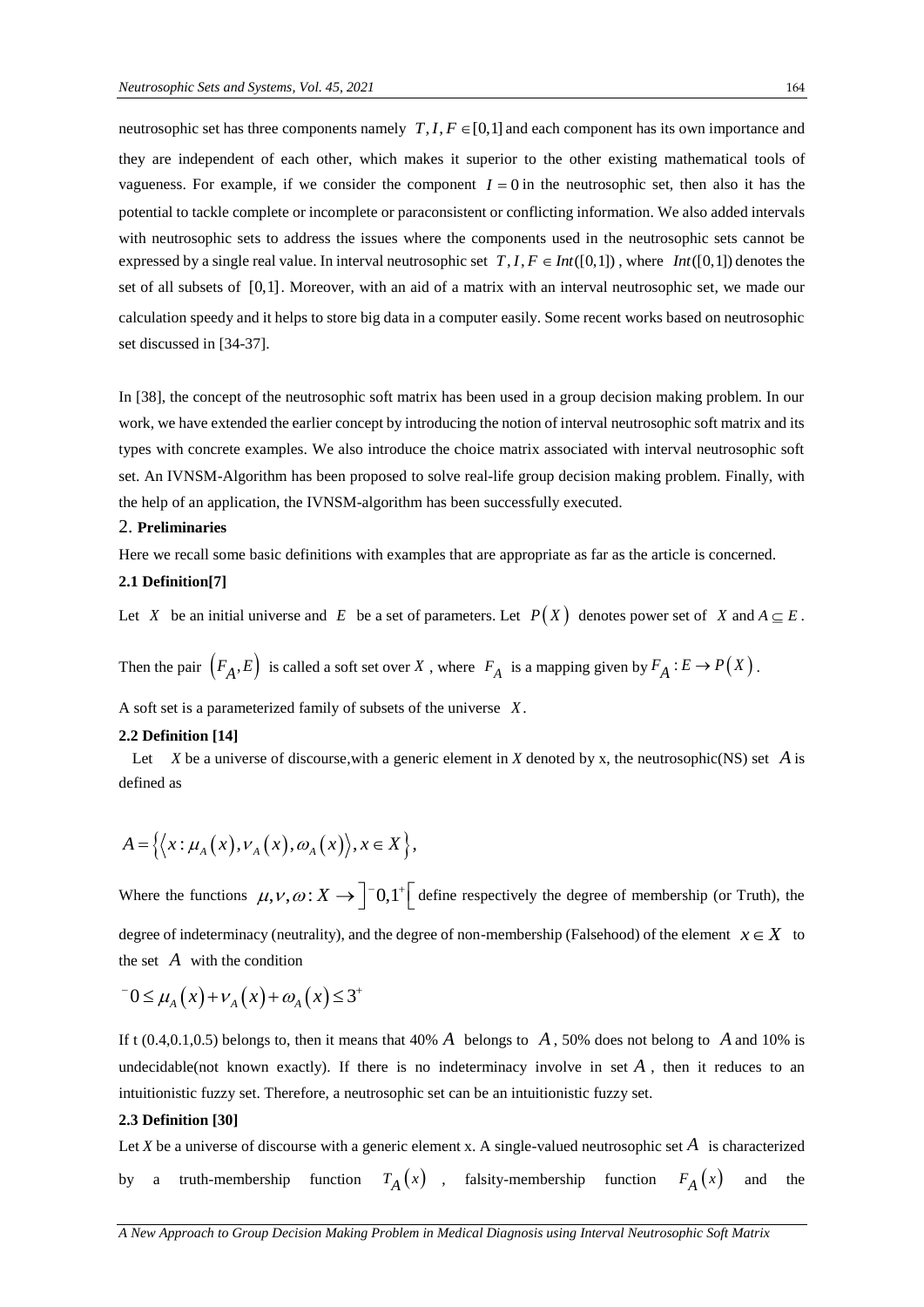indeterminacy-membership function  $I_A(x)$ and it is denoted by *A*  $\{x, \leq$  $T_A(x)$ ,  $I_A(x)$ ,  $F_A(x) >: x \in X$ , where  $T_A(x)$ ,  $I_A(x)$ ,  $F_A(x) \in [0,1]$  subject to the condition  $0 \le T_A(x) + I_A(x) + F_A(x) \le 3.$ 

Throughout our discussion we use the concept of single-valued neutrosophic set as it has a definite range.

#### **2.4 Definition [31]**

Let  $U$  be a space of points (objects), with a generic element  $u$ . An interval-valued neutrosophic set (IVN-set) A in U is characterized by a truth-membership function  $T_A$ , an indeterminacy-membership

function  $I_A$  , and a falsity-membership function  $F_A$ . For each point  $u \in U$ ;  $T_A$ ,  $I_A$  and  $F_A \subseteq [0,1]$ .

Thus, an IVN-sets over  $U$  can be represented by the set of

$$
A = \{ (T_A(u), I_A(u), F_A(u)) / u : u \in U \}
$$

Here,  $(T_A(u), I_A(u), F_A(u))$  is called interval-valued neutrosophic number for all  $u \in U$  and all interval-valued neutrosophic numbers over  $U$  will be denoted by  $IVN(U)$ .

## **2.4.1 Example**

Let  $U = \{u_1, u_2\}$  be the universe of discourse and A be an interval-valued neutrosophic set in U. Then A can be expressed as follows:

can be expressed as follows:  
\n
$$
A = \{ \langle [0.5, 0.7], [0.5, 0.6], [0.5, 0.7] \rangle / u_1, \langle [0.4, 0.6], [0.7, 0.8], [0.3, 0.6] \rangle / u_2 \}
$$

## **2.5 Definition [32]**

Let  $U = \{c_1, c_2, c_3, ..., c_m\}$  be a Universal set and E be the set of parameters given by  $E = \{e_1, e_2, e_3, ..., e_n\}$ . Let  $A \subseteq E$  and  $(F, A)$  be a interval-valued neutrosophic soft set over U , where

*F* is a mapping given by  $F: A \to I^U$ , where  $I^U$  denotes the the collection of all interval-valued neutrosophic subsets of U. Then the interval-valued neutrosophic soft set can be expressed in a matrix form as follows:

$$
\hat{A}_{m \times n} = \begin{bmatrix} a_{ij} \end{bmatrix}_{m \times n} \quad \text{or} \quad \hat{A} = \begin{bmatrix} a_{ij} \end{bmatrix} i = 1, 2, \dots, m; j = 1, 2, \dots, n
$$
\n
$$
a_{ij} = \begin{cases}\n\left( \left\langle \begin{bmatrix} T^l_j(c_i), T^u_j(c_i) \end{bmatrix}, \begin{bmatrix} I^l_j(c_i), I^u_j(c_i) \end{bmatrix}, \begin{bmatrix} F^l_j(c_i), F^u_j(c_i) \end{bmatrix} \right\rangle \right) & \text{if} \quad e_j \in A \\
\left( \left\langle [0, 0], [1, 1], [1, 1] \right\rangle \right) & \text{if} \quad e_j \notin A\n\end{cases}
$$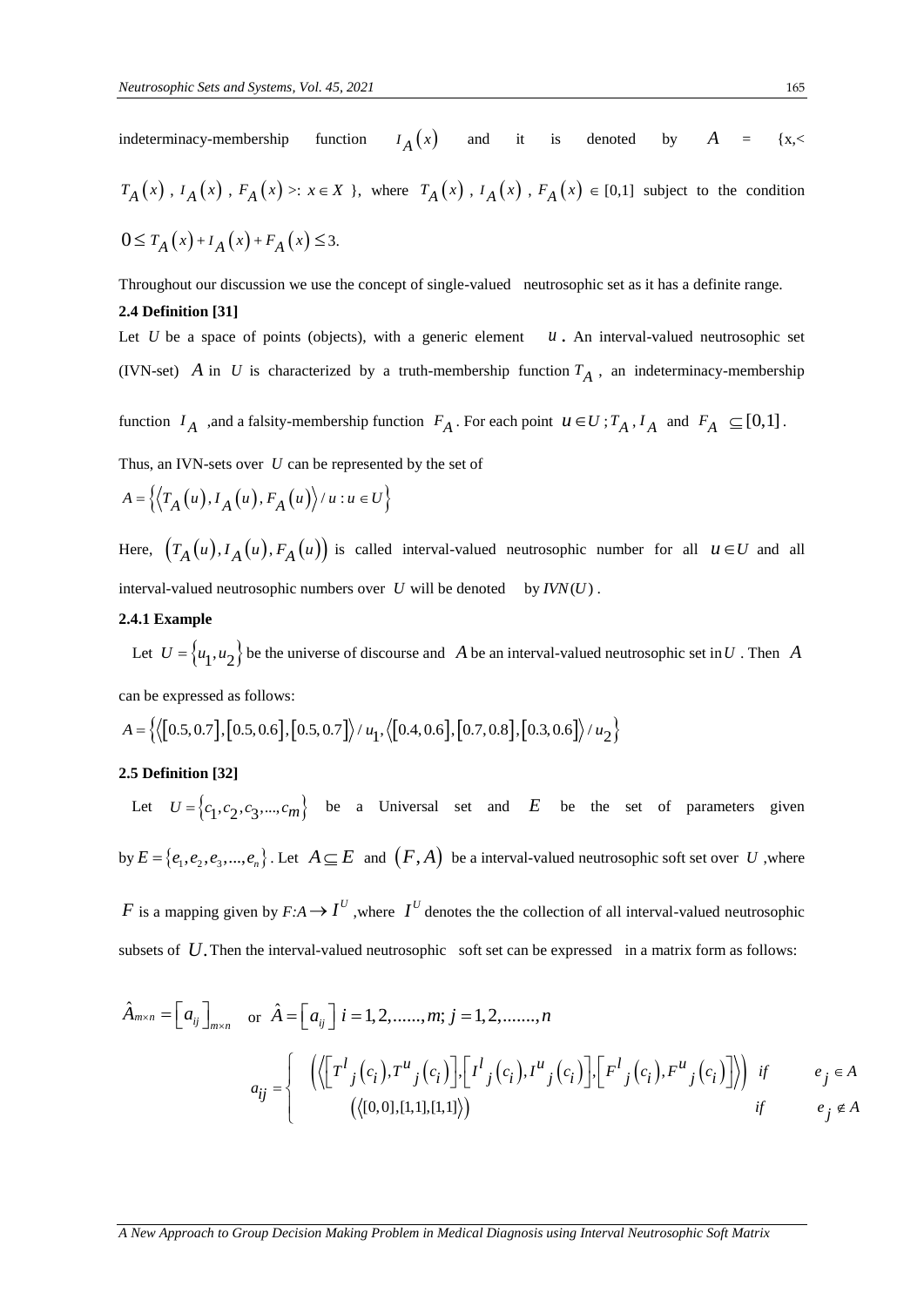$\left\{P_{\cdot}(\mathbf{t}_1),P_{\cdot}(\mathbf{t}_2)\right\}$  represents the multi-membership value of  $x_i$  in the interval contemporal<br>  $F(\mathbf{s}_i)$   $\left\{P_{\cdot}(\mathbf{s}_i),P_{\cdot}(\mathbf{s}_i)\right\}$  represents the noblem<br>many  $\mathbf{t}_i(\mathbf{s}_i)$  and  $\left\{P_{\cdot}(\mathbf{s}_i),$  $\left[T^l{}_j(c_i), T^u{}_j(c_i)\right]$  represents the truth-membership value of  $c_i$  in the interval-valued neutrosophic set  $F(e_j) \left[ I^l{}_j(c_i)$ ,  $I^u{}_j(c_i) \right]$  represents the indeterminacy-membership value of  $c_i$  in the interval-valued neutrosophic set  $F(e_j)$  and  $\left[F^{\mu}_{j}(c_i), F^{\mu}_{j}(c_i)\right]$  represents the falsity-membership value of  $c_i$  in the interval-valued neutrosophic set  $F(e_j)$  with the condition  $T^{\mu}_{j}(c_i) + T^{\mu}_{j}(c_i) + F^{\mu}_{j}(c_i) \leq 3$ .

## **2.5.1 Example**

Let  $U = \{c_1, c_2\}$  be a set of cars under consideration and E is a set of parameters which is a neutrosophic

word. Let  $E = \{e_1 = \text{value}, e_2 = \text{mileage}, e_3 = \text{safety}, e_4 = \text{performance}, e_5 = \text{looks}, e_6 = \text{sit capacity}\}\$ 

We give an interval valued neutrosophic soft sets(ivn-soft sets) over *U* as follows:  
\n
$$
\gamma_k = \begin{cases}\n(e_1,\{(0.2,0.9],[0.3,0.6],[0.4,0.7]\}/u_1,\{(0.1,0.7],[0.2,0.8],[0.4,0.5]\}/u_2\}, \\
(e_2,\{(0.4,0.8],[0.3,0.7],[0.5,0.8]\}/u_1,\{(0.3,0.9],[0.1,0.8],[0.4,0.7]\}/u_2\}, \\
(e_3,\{(0.0,0.6],[0.5,0.6],[0.3,0.7]\}/u_1,\{(0.5,0.7],[0.8,0.9],[0.4,0.7]\}/u_2\}, \\
(e_4,\{([0.3,0.6],[0.5,0.8],[0.6,0.9]\}/u_1,\{(0.5,0.8],[0.6,0.8],[0.1,0.8]\}/u_2\}) \\
(e_5,\{([0.2,0.9],[0.1,0.5],[0.4,0.9]\}/u_1,\{(0.6,0.8],[0.1,0.8],[0.2,0.5]\}/u_2\})\n\end{cases}
$$

The tabular representation of ivn-soft set  $\Upsilon_k$  is as follows:

| U              |                                                   |                                                      |
|----------------|---------------------------------------------------|------------------------------------------------------|
| $e_{1}$        | $\langle$ [0.2,0.9],[0.3,0.6],[0.4,0.7] $\rangle$ | $\langle$ [0.1,0.7],[0.2,0.8],[0.4,0.5])             |
| $e_{2}$        | $\langle$ [0.1,0.7],[0.2,0.8],[0.4,0.5] $\rangle$ | $\langle$ [0.3,0.9],[0.1,0.8],[0.4,0.7])             |
| e <sub>3</sub> | $\langle$ [0.0,0.6],[0.5,0.6],[0.3,0.7] $\rangle$ | $\langle$ [0.5,0.7],[0.8,0.9],[0.4,0.7] $\rangle$    |
| $e_4$          | $\langle$ [0.3,0.6],[0.5,0.8],[0.6,0.9] $\rangle$ | $\langle$ [0.5,0.8],[0.6,0.8],[0.1,0.8])             |
| e <sub>5</sub> | $\langle$ [0.2,0.9],[0.1,0.5],[0.4,0.9] $\rangle$ | $\langle [0.6, 0.8], [0.1, 0.8], [0.2, 0.5] \rangle$ |

Table 1: Tabular representation of the ivn-soft set  $\Upsilon_k$ 

## **2.6 Definition [29]**

Let  $(F_A, E)$  be a soft set over *U*. Then a subset of  $U \times E$  is uniquely defined by

$$
R_A = \left\{ (u, e) : e \in A, u \in F_A(e) \right\}
$$
, which is called a relation form of  $(F_A, E)$ . Now the characteristic function of

*RA* is written by,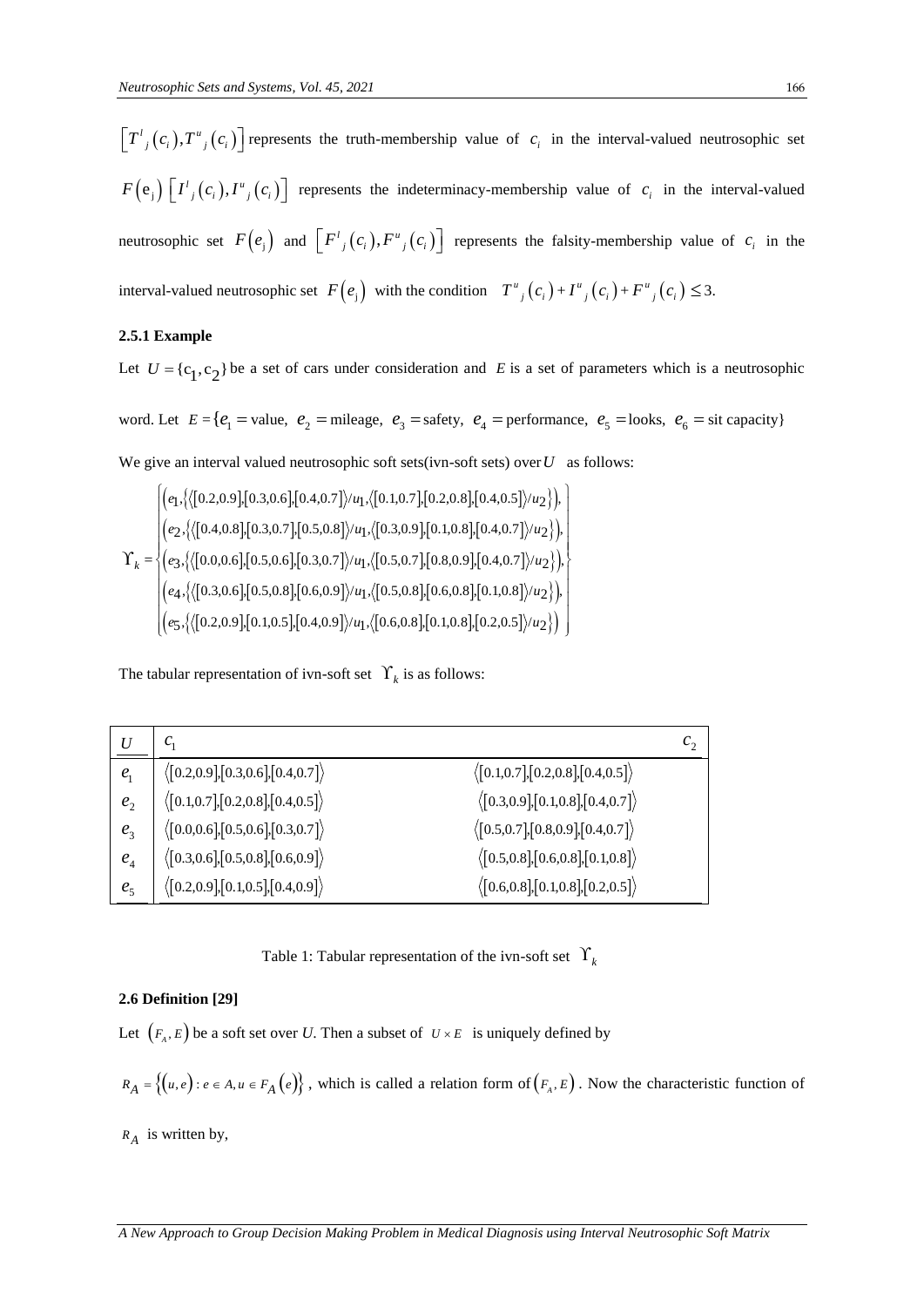$$
\chi_{R_A} : U \times E \rightarrow \left\{0,1\right\}, \chi_{R_A} = \begin{cases} 1,\left(u,e\right) \in R_A \\ 0,\left(u,e\right) \not \in R_A \end{cases}
$$

|                                                                                                                                                                                                                                      | $\chi_{R_A}: U \times E \to \{0,1\}$ , $\chi_{R_A} = \begin{cases} 1, (u, e) \in R_A \\ 0, (u, e) \notin R_A \end{cases}$ |                                                             |                                                                                                                                       |                                                                                                                                                                 |
|--------------------------------------------------------------------------------------------------------------------------------------------------------------------------------------------------------------------------------------|---------------------------------------------------------------------------------------------------------------------------|-------------------------------------------------------------|---------------------------------------------------------------------------------------------------------------------------------------|-----------------------------------------------------------------------------------------------------------------------------------------------------------------|
|                                                                                                                                                                                                                                      |                                                                                                                           |                                                             | Let $U = \{u_1, u_2, \dots, u_m\}$ , $E = \{e_1, e_2, \dots, e_n\}$ , then $R_A$ can be presented by a table as in the following form |                                                                                                                                                                 |
|                                                                                                                                                                                                                                      |                                                                                                                           |                                                             |                                                                                                                                       |                                                                                                                                                                 |
|                                                                                                                                                                                                                                      |                                                                                                                           |                                                             |                                                                                                                                       |                                                                                                                                                                 |
|                                                                                                                                                                                                                                      | $e_1$                                                                                                                     | $e_2$                                                       |                                                                                                                                       | $e_n$                                                                                                                                                           |
| $\ensuremath{^{u_1}}$                                                                                                                                                                                                                | $\chi_{R_{A}}\left( u_{1},e_{1}\right)$                                                                                   | $\chi_{R_{A}}\left( u_{1},e_{2}\right)$                     |                                                                                                                                       | $\chi_{R_{A}}\left( u_{1},e_{n}\right)$                                                                                                                         |
| $u_2$                                                                                                                                                                                                                                | $\chi_{R_{A}}\left( u_{2},e_{1}\right)$                                                                                   | $\chi_{R_{A}}\left( u_{2},e_{2}\right)$                     |                                                                                                                                       | $\chi_{R_{A}}\left( u_{2},e_{n}\right)$                                                                                                                         |
|                                                                                                                                                                                                                                      |                                                                                                                           |                                                             |                                                                                                                                       |                                                                                                                                                                 |
| $u_m$                                                                                                                                                                                                                                | $\chi_{R_{\hat{A}}} \left( u_m, e_1 \right)$                                                                              | $\chi_{R_{A}}\left(u_{m},e_{2}\right)$                      |                                                                                                                                       | $\chi_{R_{A}}\left(u_{m},e_{n}\right)$                                                                                                                          |
|                                                                                                                                                                                                                                      |                                                                                                                           |                                                             |                                                                                                                                       |                                                                                                                                                                 |
|                                                                                                                                                                                                                                      |                                                                                                                           |                                                             | Table 2 Tabular representation of $R_A$ of the soft set $(F_A, E)$                                                                    |                                                                                                                                                                 |
|                                                                                                                                                                                                                                      | If $a_{ij} = \chi_{R_A}(u_i, e_j)$ , we can define a matrix                                                               |                                                             |                                                                                                                                       |                                                                                                                                                                 |
| $\begin{bmatrix} a_{ij} \end{bmatrix}_{m \times n} = \begin{bmatrix} a_{11} & a_{12} & \cdots & a_{1n} \\ a_{21} & a_{22} & \cdots & a_{2n} \\ \cdots & \cdots & \cdots & \cdots \\ a_{n1} & a_{n2} & \cdots & a_{nn} \end{bmatrix}$ |                                                                                                                           |                                                             |                                                                                                                                       |                                                                                                                                                                 |
|                                                                                                                                                                                                                                      |                                                                                                                           |                                                             |                                                                                                                                       |                                                                                                                                                                 |
|                                                                                                                                                                                                                                      |                                                                                                                           |                                                             |                                                                                                                                       | Which is called a soft matrix of the order $m \times n$ corresponding to the soft set $(F_A, E)$ over $U$ . A soft set                                          |
|                                                                                                                                                                                                                                      |                                                                                                                           |                                                             |                                                                                                                                       | $(F_A, E)$ is uniquely characterized by the matrix $\begin{bmatrix} a_{ij} \end{bmatrix}_{m \times n}$ . Therefore we shall identify any soft set with its soft |
|                                                                                                                                                                                                                                      | matrix and use these two concepts as interchangeable.                                                                     |                                                             |                                                                                                                                       |                                                                                                                                                                 |
|                                                                                                                                                                                                                                      |                                                                                                                           | 3. Some Notions of Interval Neutrosophic Soft Matrix Theory |                                                                                                                                       |                                                                                                                                                                 |
| 3.1 Definition                                                                                                                                                                                                                       |                                                                                                                           |                                                             |                                                                                                                                       |                                                                                                                                                                 |
|                                                                                                                                                                                                                                      |                                                                                                                           |                                                             |                                                                                                                                       | Let $(F_A^-, E)$ be an interval neutrosophic soft set (here soft set in the sense of Cagman and Enginglu) over U,                                               |
|                                                                                                                                                                                                                                      |                                                                                                                           |                                                             |                                                                                                                                       | where $F_A^-: E \to I V N^U$ , here $I V N^U$ denotes the set of all interval neutrosophic sets over U, then a subset                                           |
| of $U \times E$ is uniquely defined by                                                                                                                                                                                               |                                                                                                                           |                                                             |                                                                                                                                       |                                                                                                                                                                 |
| $R_{A}^{-} = \{(u, e) : e \in A, u \in F_{A}^{-}\}\$                                                                                                                                                                                 |                                                                                                                           |                                                             |                                                                                                                                       |                                                                                                                                                                 |
|                                                                                                                                                                                                                                      |                                                                                                                           |                                                             |                                                                                                                                       |                                                                                                                                                                 |
|                                                                                                                                                                                                                                      |                                                                                                                           |                                                             |                                                                                                                                       |                                                                                                                                                                 |
|                                                                                                                                                                                                                                      |                                                                                                                           |                                                             |                                                                                                                                       |                                                                                                                                                                 |
|                                                                                                                                                                                                                                      |                                                                                                                           |                                                             | A New Approach to Group Decision Making Problem in Medical Diagnosis using Interval Neutrosophic Soft Matrix                          |                                                                                                                                                                 |

Table 2 Tabular representation of  $R_A$  of the soft set  $(F_A, E)$ 

$$
\begin{bmatrix} a_{ij} \end{bmatrix}_{m \times n} = \begin{pmatrix} a_{11} & a_{12} & \cdots & a_{1n} \\ a_{21} & a_{22} & \cdots & a_{2n} \\ \cdots & \cdots & \cdots & \cdots \\ a_{m1} & a_{m2} & \cdots & a_{mn} \end{pmatrix}
$$

## **3. Some Notions of Interval Neutrosophic Soft Matrix Theory**

## **3.1 Definition**

$$
R_A^- = \{ (u, e) : e \in A, u \in F_A^- \}
$$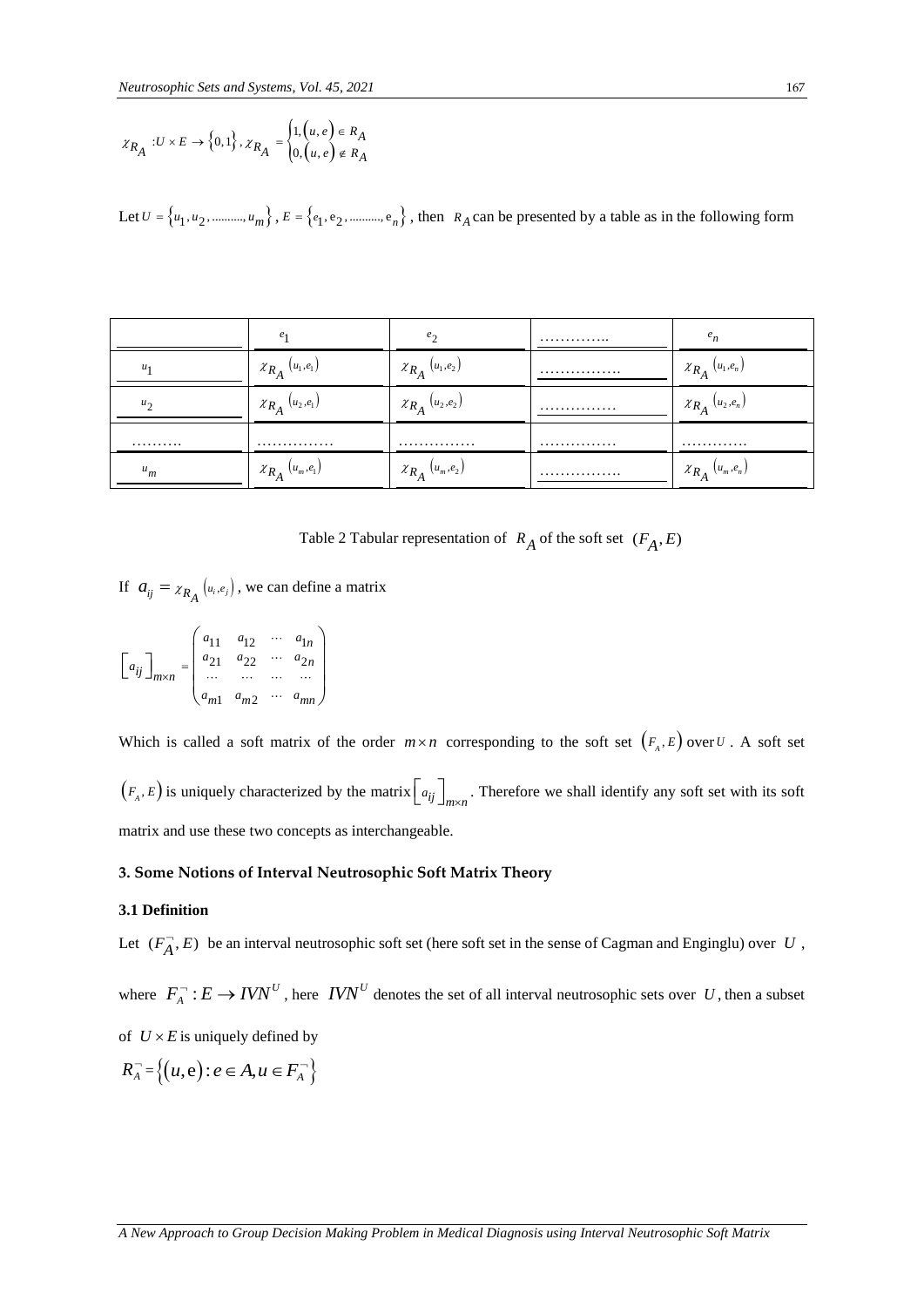The relation  $R_A^-$  is described by the truth-membership function  $T_A: U \times E \to \subseteq [0,1]$ , indeterminacy-membership function  $I_A: U \times E \rightarrow \subseteq [0,1],$ the falsity-membership function  $F_A: U \times E \to \subseteq [0,1]$ .

Suppose  $U = \{u_1, u_2, \ldots, u_m\}$  and  $E = \{e_1, e_2, \ldots, e_m\}$ , then the relation set  $R_A^-$  can be expressed in the following matrix form

|              | $\left\langle \left[ \overline{r}_{11}^l, \overline{r}_{11}^u \right], \left[ \overline{r}_{11}^l, \overline{r}_{11}^u \right], \left[ \overline{r}_{11}^l, \overline{r}_{11}^u \right] \right\rangle$ | $\left\langle \left  \begin{array}{c} t \\ T_{12} \\ T_{12} \end{array} \right , \left  \begin{array}{c} t \\ I_{12} \\ I_{12} \end{array} \right , \left  \begin{array}{c} t \\ F_{12} \\ F_{12} \end{array} \right  \right\rangle$                                                                                                                                                                                                      | <br>$\left\langle \left  \begin{array}{cc} l & u \\ T_{1m} & T_{1m} \end{array} \right , \left  \begin{array}{cc} l & u \\ I_{1m} & I_{1m} \end{array} \right , \left  \begin{array}{cc} l & u \\ F_{1m} & F_{1m} \end{array} \right  \right\rangle$                                                                                                                                                                                                                    |  |
|--------------|--------------------------------------------------------------------------------------------------------------------------------------------------------------------------------------------------------|-------------------------------------------------------------------------------------------------------------------------------------------------------------------------------------------------------------------------------------------------------------------------------------------------------------------------------------------------------------------------------------------------------------------------------------------|-------------------------------------------------------------------------------------------------------------------------------------------------------------------------------------------------------------------------------------------------------------------------------------------------------------------------------------------------------------------------------------------------------------------------------------------------------------------------|--|
|              |                                                                                                                                                                                                        |                                                                                                                                                                                                                                                                                                                                                                                                                                           |                                                                                                                                                                                                                                                                                                                                                                                                                                                                         |  |
| $u_{\gamma}$ |                                                                                                                                                                                                        | $\left\langle \left\lceil \frac{l}{T_{21}}, \frac{u}{T_{21}} \right\rceil, \left\lceil \frac{l}{T_{21}}, \frac{u}{T_{21}} \right\rceil, \left\lceil \frac{l}{T_{21}}, \frac{u}{T_{21}} \right\rceil \right\rangle \quad \left\langle \left\lceil \frac{l}{T_{22}}, \frac{u}{T_{22}} \right\rceil, \left\lceil \frac{l}{T_{22}}, \frac{u}{T_{22}} \right\rceil, \left\lceil \frac{l}{T_{22}}, \frac{u}{T_{22}} \right\rceil \right\rangle$ | <br>$\langle \vert \vec{r}_{2m}^{l}, \vec{r}_{2m}^{u} \vert, \vert \vec{r}_{2m}^{l}, \vec{r}_{2m}^{u} \vert, \vert \vec{r}_{2m}^{l}, \vec{r}_{2m}^{u} \vert \rangle$                                                                                                                                                                                                                                                                                                    |  |
|              |                                                                                                                                                                                                        |                                                                                                                                                                                                                                                                                                                                                                                                                                           |                                                                                                                                                                                                                                                                                                                                                                                                                                                                         |  |
| .            |                                                                                                                                                                                                        |                                                                                                                                                                                                                                                                                                                                                                                                                                           | <br>                                                                                                                                                                                                                                                                                                                                                                                                                                                                    |  |
| $\cdot$ .    |                                                                                                                                                                                                        |                                                                                                                                                                                                                                                                                                                                                                                                                                           |                                                                                                                                                                                                                                                                                                                                                                                                                                                                         |  |
| $u_m$        |                                                                                                                                                                                                        |                                                                                                                                                                                                                                                                                                                                                                                                                                           | $\left\langle \begin{bmatrix} l \\ T_{m1}^l, T_{m1}^u \end{bmatrix}, \begin{bmatrix} l \\ T_{m1}^l, I_{m1}^u \end{bmatrix}, \begin{bmatrix} l \\ F_{m1}^l, F_{m1}^u \end{bmatrix} \right\rangle \right\rangle \\ \left\langle \begin{bmatrix} l \\ T_{m2}^l, T_{m2}^u \end{bmatrix}, \begin{bmatrix} l \\ I_{m2}^l, I_{m2}^u \end{bmatrix}, \begin{bmatrix} l \\ F_{m2}^l, F_{m2}^u \end{bmatrix} \right\rangle \\ \left\langle \begin{bmatrix} l \\ T_{mm}^l, T_{mm}^$ |  |
|              |                                                                                                                                                                                                        |                                                                                                                                                                                                                                                                                                                                                                                                                                           |                                                                                                                                                                                                                                                                                                                                                                                                                                                                         |  |

Table3 Tabular representation of  $R_A^-$  of  $IVN^U$ 

The above matrix representation is useful for computer storage of such a big expression in concise form so that we can retrieve it very easily and it is handy for doing different algebraic operations under certain condition.

## **3.2 Definition**

An interval neutrosophic soft matrix is said to be a null or void interval neutrosophic soft matrix if all the entries of  $R_{\scriptscriptstyle{A}}^{\scriptscriptstyle{-}}$  are  $\langle [0,0],[0,0],[1,1]\rangle$  and it is denoted by  $\Phi^{\scriptscriptstyle{-}}$ .

## **3.3 Definition**

An interval neutrosophic soft matrix is said to be a complete interval neutrosophic soft matrix if all the entries of  $R_A^-$  are  $\langle [1,1],[0,0],[0,0]\rangle$  and it is denoted by  $\square$   $\overline{\phantom{a}}$ .

## **3.4 Definition**

Let  $X^-$  be an interval neutrosophic soft matrix. Then the transpose of  $X^-$  is obtained by interchanging its rows and columns and it is denoted by  $(X^-)^t$  .

## **3.5 Definition**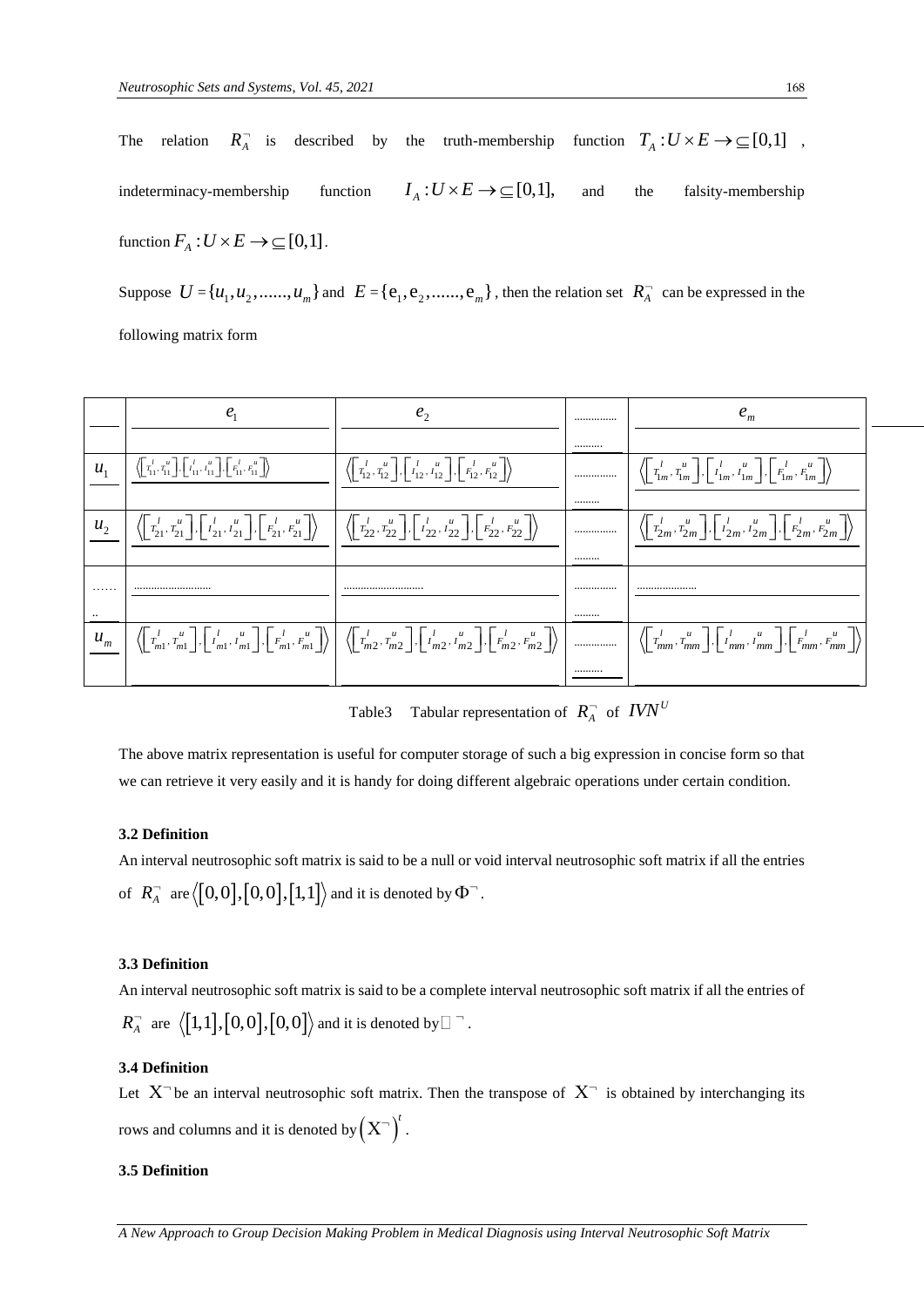Let  $A^-$  and  $B^-$  be two interval neutrosophic soft matrices of the same order. Then  $A^-$  is said to be a interval neutrosophic soft sub matrix of  $B^-$  if for every elements of  $A^-$  their corresponds another element in  $B^-$  such that  $T_A^l \leq T_B^l$ ,  $T_A^u \leq T_B^u$ ;  $I_A^l \geq I_B^l$ ,  $I_A^u \geq I_B^u$  and  $F_A^l \geq F_B^l$ ,  $F_A^u \geq F_B^u$  and it is denoted by  $A^{\neg} \subseteq B^{\neg}$ .

$$
\mathcal{L}^{\mathcal{L}}(\mathcal{L}^{\mathcal{L}}(\mathcal{L}))
$$

## **3.6 Definition**

 $A^- \oplus B^-$  and it is defined as

Let A<sup>-</sup> and B<sup>-</sup> be two interval neutrosophic soft matrices of the same order. Then their sum is denoted by  
A<sup>-</sup> 
$$
\oplus
$$
 B<sup>-</sup> and it is defined as  
A<sup>-</sup>  $\oplus$  B<sup>-</sup> =  $\left\langle \left[ \max \left( T_A^l, T_B^l \right), \max \left( T_A^u, T_B^u \right) \right], \left[ \frac{I_A^l + I_B^l}{2}, \frac{I_A^u + I_B^u}{2} \right], \left[ \min \left( F_A^l, F_B^l \right), \min \left( F_A^u, F_B^u \right) \right] \right\rangle$ 

We can extend it for more than two matrices.

## **3.7 Definition**

 $A^- \Theta B^-$  and it is defined as

Let A<sup>-</sup> and B<sup>-</sup> be two interval neutrosophic soft matrices of the same order. Then their sum is denoted by A<sup>-</sup> 
$$
\Theta
$$
 B<sup>-</sup> and it is defined as  
A<sup>-</sup>  $\Theta$  B<sup>-</sup> =  $\left\langle \left[ min\left(T_A^l, T_B^l\right), min\left(T_A^u, T_B^u\right) \right], \left[\frac{I_A^l - I_B^l}{2}, \frac{I_A^u - I_B^u}{2}\right], \left[ max\left(F_A^l, F_B^l\right), max\left(F_A^u, F_B^u\right) \right] \right\rangle$ 

## **3.8 Definition**

Let  $A^-$  and  $B^-$  be two interval neutrosophic soft matrices of the same order. Then the product of  $A^-$  and  $B^-$  exist if the number of column in  $A^-$  is equal to the number of rows in  $B^-$  and it is denoted by  $A^- \otimes B^-$  and it is defined as  $A^{\neg} \otimes B^{\neg}$ 

$$
\equiv
$$

A 
$$
\otimes
$$
 B and it is defined as  
\nA<sup>-</sup>  $\otimes$  B<sup>-</sup>  
\n=  
\n
$$
\left\{\left[\max\left(\min\left(T_{A_j}^l, T_{B_j}^l\right)\right), \max\left(\min\left(T_{A_j}^u, T_{B_j}^u\right)\right)\right], \left[\max\left(\min\left(I_{A_j}^l, I_{B_j}^l\right)\right), \min\left(\max\left(I_{A_j}^u, I_{B_j}^u\right)\right)\right], \left[\min\left(\max\left(F_{A_j}^l, F_{B_j}^l\right)\right)\right]\right\}
$$

## **3.9 Definition**

Let  $X^-$  be an interval neutrosophic soft matrix. Then the complement of  $X^-$  is obtained by interchanging the truth-membership and falsity-membership intervals, without altering the indeterminacy-membership interval of all the elements of  $X^-$  and it is denoted by  $(X^-)^c$ .

## **3.10 Definition**

A square interval neutrosophic soft matrix  $X^-$  is said to be a diagonal interval neutrosophic soft matrix if all of its non-diagonal elements are  $\langle \bm{\left[0,0\right]}, \bm{\left[0,0\right]}, \bm{\left[1,1\right]}\rangle$  .

## **3.11 Definition**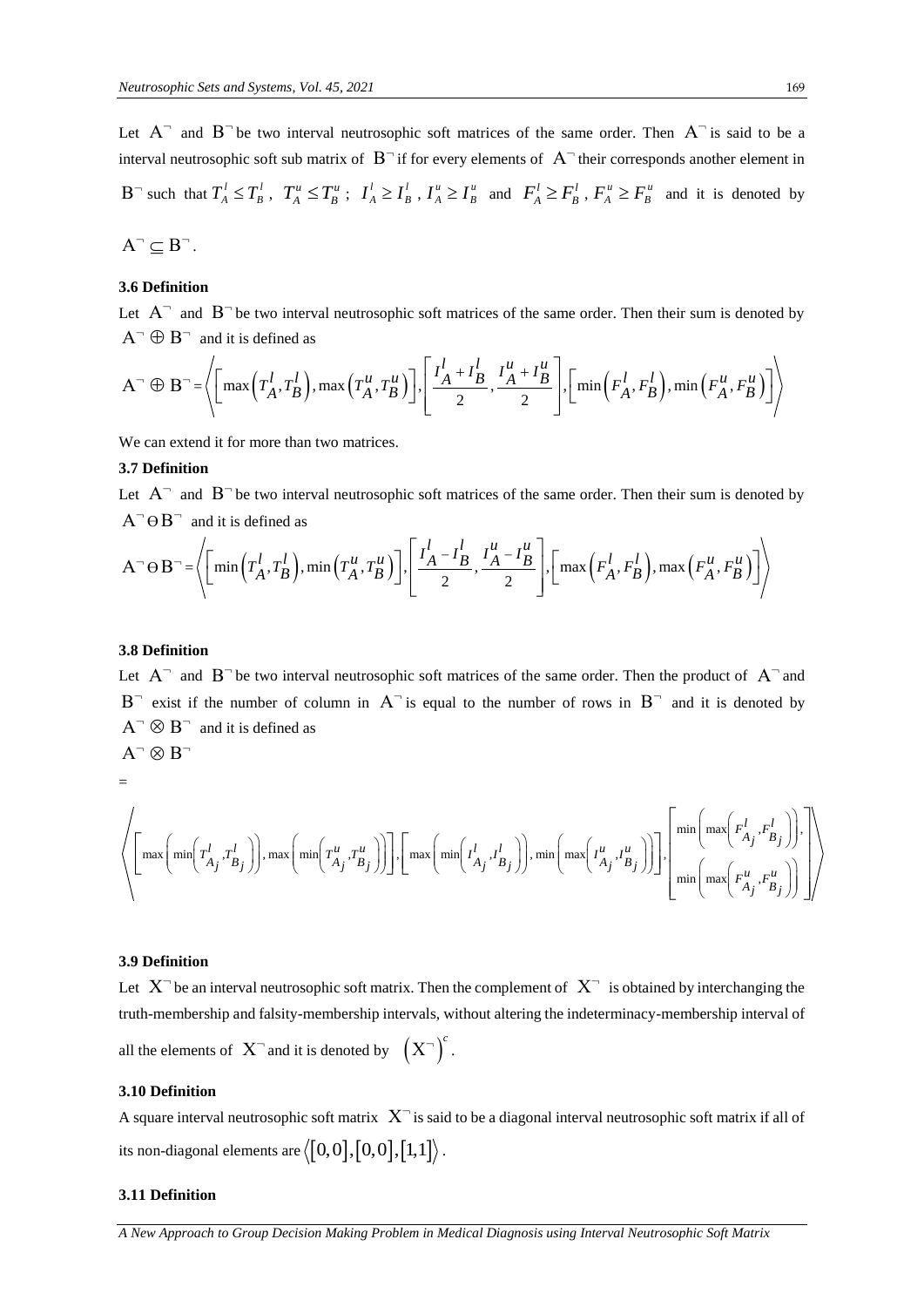Let  $X^-$ <sub>be a</sub> square interval neutrosophic soft matrix of order  $m \times n$ , where m=n. Then the Trace of  $X^-$ <sub>is</sub>

denoted by  $tr(X^-)$  and it is defined as

$$
tr(X^-)
$$
  
=
$$
\left(\left[\max(T_j^l(c_i),\max(T_j^u(c_i))\right]\left[\max(T_j^l(c_i),\max(T_j^u(c_i))\right]\left[\min(F_j^l(c_i),\min(F_j^u(c_i))\right]\right).
$$

## **3.12 Definition**

 $tr(X^{\neg})$ 

Let  $X^*$  be a choice matrix corresponding to a square interval neutrosophic soft matrix  $X^-$ . The elements  $x^*_{ij}$ 

of  $X^*$  are defined as follows

 $[1,1][0,0][0,0]$  $X^*$  are defined as follows<br>  $X^* = \left\{ \left\langle [1,1][0,0][0,0] \right\rangle, \text{ where both the entries are the entries of the choice parameters of the decision-makers} \right\}$ <br>  $X^* = \left\{ \left\langle [0,0][0,0][1,1] \right\rangle, \text{ where at least one of the parameters be not under choice} \right\}$  $x_{ij}^* = \begin{cases} \langle [1,1][0,0][0,0] \rangle, \text{ where both the entries are the entries of the choice para} \\ \langle [0,0][0,0][1,1] \rangle, \text{ where at least one of the parameters be not under choice} \end{cases}$  $\left\lceil \cdot \right\rceil$  $\left\{\right\}$  $\mathbf{I}$  $\overline{a}$ 

Choice matrices depend upon the number of decision makers. To get a clear idea about choice matrices, we consider the following algorithm and apply this algorithm in example 4.1

#### 4. **Construction of IVNSM-algorithm for decision making and its application**

For solving a real decision making problem we consider the following steps:

**Step 1:** Input the interval neutrosophic soft set over the set of attributes and construct interval neutrosophic soft matrix.

**Step 2:** Compute the product interval neutrosophic soft matrices by multiplying the given interval neutrosophic soft matrix with the combined choice matrices as per the rule of multiplication of interval neutrosophic soft matrices.

**Step 3:** Calculate the sum of all the product interval neutrosophic soft matrices as per the rule of matrix addition of interval neutrosophic soft matrices.

**Step 4:** Construct the lower-value matrix and the upper-value matrix corresponding to the resultant matrix.

**Step 5:** Compute the value matrices corresponding to the lower-value matrix and the upper-value matrix.

**Step 6:** Find the row sum of the value matrices.

**Step 7:** By adding the corresponding elements of the row sum of the value matrices, we obtain the weight of each object. Among these, the highest weight becomes the optimal choice object. If more than one object having the highest weight then any one of them may be chosen as the optimal choice object.

To understand IVNSM-algorithm properly, we have the following example.

## **4.1 Example**

Suppose Mr., Debnath wants to buy a house and for that purpose, he appointed three brokers to inspect and report the house. According to their report, he will choose the house which fulfills the optimality criteria i.e the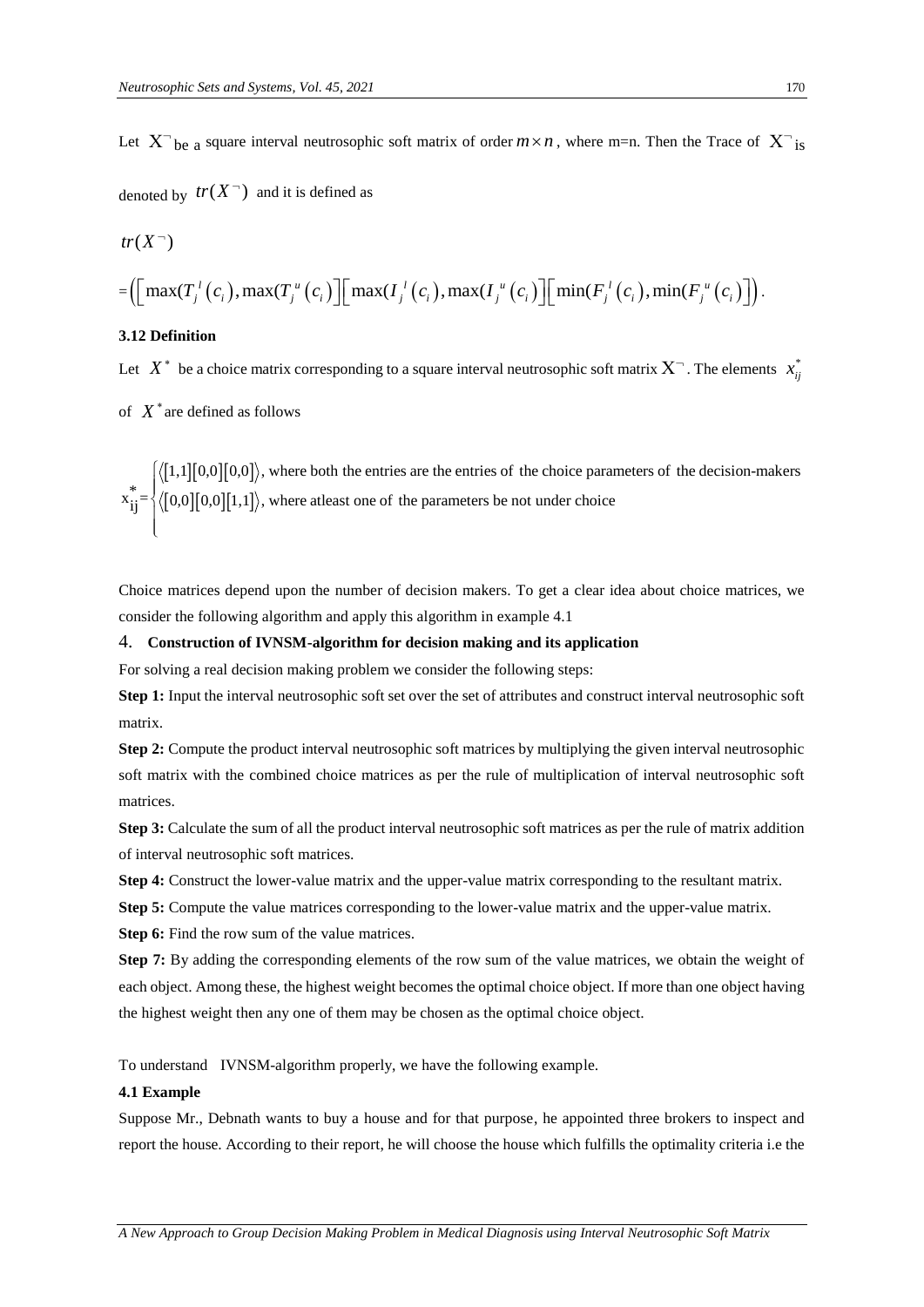best option he affords. But the problem is that each broker has its own point of view and the owner has come to one decision. Keeping it in mind we consider the following problem:

Let  $U = \{h_1, h_2, h_3, h_4\}$  be the set of four houses under consideration and E= {good location, cheap, green

surrounding, costly}= { $e_1, e_2, e_3, e_4$ } be the set of parameters. The set of brokers is denoted by B= {Mrs.,

Rama, Mr., Advik, Mrs., Shewly}.

Now, let us construct the interval neutrosophic soft set  $(F_A^-, E)$  which describes the attractiveness of the

houses and it is given by

Now, let us construct the interval neutrosophic soft set  $(F_A^-, E)$  which describes the attractiveness of the<br>houses and it is given by<br> $\begin{cases} \text{good location of houses} = \{h_1/\{[0.4, 0.7][0.5, 0.8][0.5, 0.7]\}, h_2/\{[0.5, 0.6][0.3, 0.5][0.4, 0.6]\}, h_$  $\{h_i/\langle [0.4, 0.7][0.5, 0.8][0.5, 0.7]\rangle, h_i/\langle [0.5, 0.6][0.3, 0.5][0.4, 0.6]\rangle, h_i/\langle [0.2, 0.5][0.4, 0.6][0.6, 0.7]\rangle, h_4/\langle [0.3, 0.5][0.4, 0.6][0.5, 0.8]\rangle\}$ **(b)**<br> **(b)**<br> **(d)**<br> **(d)**<br> **(d)**<br> **(d)**<br> **(d)**<br> **(d)**<br> **(d)**<br> **(d)**<br> **(d)**<br> **(d)**<br> **(d)**<br> **(d)**<br> **(d)**<br> **(d)**<br> **(d)**<br> **(d)**<br> **(d)**<br> **(d)**<br> **(d)**<br> **(d)**<br> **(d)**<br> **(d)**<br> **(d)**<br> **(d)**<br> **(d)**<br> **(d)**<br> **(d)**<br> **(d)**<br> **(d)**<br> **(d)** *good location of houses* =  $\{h_1/\{0.4, 0.7\}[0.5, 0.8\}[0.5, 0.7]\}$ ,  $h_2/\{0.5, 0.6\}[0.3, 0.5\}[0.4, 0.6]\}$ ,  $h_3/\{0.2, 0.5\}[0.4, 0.6\}[0.6, 0.7]\}$ ,  $h_4/\{0.3, 0.5\}[0.4, 0.6\}[0.6, 0.7]\}$ <br> *good location of houses* =  $\{h_1/\$  $=$   $\{$ S and It is given by<br>  ${36}$ <br>  ${36}$ <br>  ${36}$ <br>  ${36}$ <br>  ${36}$ <br>  ${36}$ <br>  ${36}$ <br>  ${36}$ <br>  ${36}$ <br>  ${36}$ <br>  ${36}$ <br>  ${36}$ <br>  ${36}$ <br>  ${36}$ <br>  ${36}$ <br>  ${36}$ <br>  ${36}$ <br>  ${36}$ <br>  ${36}$ <br>  ${36}$ <br>  ${36}$ <br>  ${36}$ <br>  ${36}$ <br>  ${36}$ <br>  ${36}$ <br> ETVAL neutrosophic soft set  $(F_A, E)$  which describes the attractiveness<br>  $(4.4.0.7][0.5, 0.8][0.5, 0.7]), h_2$  /  $\langle [0.5, 0.6][0.3, 0.5][0.4, 0.6]), h_3$  /  $\langle [0.2, 0.5][0.4, 0.6][0.6, 0.7]), h_4$  /  $\langle [0.3, 0.5][0.4, 0.9][0.6, 0.8]), h_2$  / 4,0.7][0.5,0.8][0.5,0.7]),  $h_2$  /  $\{[0.5,0.6][0.3,0.5][0.4,0.6]\}$ ,  $h_3$  /  $\{[0.2,0.5][0.4,0.6][0.6,0.7]\}$ ,  $h_3$  /  $\{[0.6,0.8]\}$ ,  $h_2$  /  $\{[0.1,0.3][0.3,0.6][0.5,0.7]\}$ ,  $h_3$  /  $\{[0.3,0.4][0.5,0.7][0.8,0.9]\}$ ,  $h_4$  /  $\$ *A , E )* which describes<br>  $5|[0.4, 0.6]\rangle, h_3 / ([0.2, 0.5][0.4, 0.6]]$ <br>  $h_3 / ([0.3, 0.4][0.5, 0.7][0.8, 0.9])$ ,  $h_4$ <br>  $h_2, 0.4|[0.5, 0.6]\rangle, h_3 / ([0.3, 0.4][0.6, 0.6])$ **and it is given by**<br> **good** location of houses = {h<sub>1</sub>/{[0.4,0.7][0.5,0.8][0.5,0.7]), h<sub>2</sub>/{[0.5,0.6][0.3,0.5][0.4,0.6]), h<sub>3</sub>/([0.2,0.5][0.4,0.6][0.6,0.7]), h<sub>4</sub>/{[0.3,0.5][0.4,0.6][0.5,0.8])}<br>
cheap house = {h<sub>1</sub>/{[0.3  $\vert \cos{t} \rangle$  house = { $h_1 / \langle [0.2, 0.5][0.5, 0.7][0.4, 0.6] \rangle$ ,  $h_2 / \langle [0.3, 0.6][0.4, 0.6][0.5, 0.7] \rangle$ ,  $h_3 / \langle [0.1, 0.3][0.3, 0.5][0.7, 0.8] \rangle$ ,  $h_4 / \langle [0.4, 0.5][0.4, 0.6][0.6, 0.8] \rangle$ 4 **en by**<br>
houses = { $h_1$  / {[0.4,0.7][0.5,0.8][0.5,0.7]),  $h_2$  / {[0.5,0.6][0.3,0.5][0.4,0.6]),  $h_3$  / {[0.2,0.5][0.4,0.6][0.6,0.7]),  $h_4$  / {[0.3,0.5][0.4,0.6][0.5,0.8])}<br>
i<sub>1</sub> / {[0.3,0.6][0.7,0.9][0.6,0.8]),  $h_2$  / and it is given by<br>
good location of houses = {h<sub>1</sub>/{[0.4,0.7][0.5,0.8][0.5,0.7]), h<sub>2</sub>/{[0.5,0.6][0.3,0.5][0.4,0.6]), h<sub>3</sub>/{[0.2,0.5][0.4,0.6][0.6,0.7]), h<sub>4</sub>/{[0.3,0.5][0.4,0.<br>
cheap house = {h<sub>1</sub>/{[0.3,0.6][0.7,0.9][0. *h* **1** it is given by<br> *d* location of houses = { $h_1$  / {[0.4,0.7][0.5,0.8][0.5,0.7]),  $h_2$  / {[0.5,0.6][0.3,0.5][0.4,0.6]),  $h_3$  / {[0.2,0.5][0.4,0.6]]<br> *ap house* = { $h_1$  / {[0.3,0.6][0.7,0.9][0.6,0.8]),  $h_2$  / {[0.1, et us construct the interval neutrosophic soft set  $(F_A^-, E)$  which describes the attractiveness of the<br>and it is given by<br> $\begin{Bmatrix} good\ location\ of\ house = \{h_i/(0.4, 0.7|0.5, 0.8|0.5, 0.7)\}, h_2/(0.5, 0.6|0.3, 0.5|0.4, 0.6]\}, h_3/(0.2, 0.5|0.4, 0.$ 

The matrix representation of the set 
$$
(F_A^-, E)
$$
 is given by  
\n
$$
M = \begin{bmatrix} \langle [0.4, 0.7][0.5, 0.8][0.5, 0.7] \rangle & \langle [0.3, 0.6][0.7, 0.9][0.6, 0.8] \rangle & \langle [0.6, 0.9][0.1, 0.2][0.6, 0.7] \rangle & \langle [0.2, 0.5][0.5, 0.7][0.4, 0.6] \rangle \\ \langle [0.5, 0.6][0.3, 0.5][0.4, 0.6] \rangle & \langle [0.1, 0.3][0.3, 0.6][0.5, 0.7] \rangle & \langle [0.3, 0.4][0.2, 0.4][0.5, 0.6] \rangle & \langle [0.3, 0.6][0.4, 0.6][0.5, 0.7] \rangle \\ \langle [0.2, 0.5][0.4, 0.6][0.6, 0.7] \rangle & \langle [0.3, 0.4][0.5, 0.9] \rangle & \langle [0.3, 0.4][0.6, 0.7][0.3, 0.5] \rangle & \langle [0.1, 0.3][0.3, 0.5][0.7, 0.8] \rangle \\ \langle [0.3, 0.5][0.4, 0.6][0.5, 0.8] \rangle & \langle [0.4, 0.5][0.2, 0.4][0.3, 0.6] \rangle & \langle [0.4, 0.5][0.3, 0.5][0.7, 0.8] \rangle & \langle [0.4, 0.5][0.4, 0.6][0.6, 0.8] \rangle \end{bmatrix}
$$

Suppose the choice parameter sets of Mrs., Rama, Mr., Advik ,and Mrs., Shewly are respectively  $X = \{e_2, e_3, e_4\}$ ,  $Y = \{e_1, e_3, e_4\}$  and  $Z = \{e_1, e_2, e_4\}$  and all these are the subsets of E.

By the definition of the choice matrix, we consider the separate choice matrices of Mrs., Rama, Mr., Advik and Mrs. Shewly are given by,

$$
\begin{pmatrix}\n\begin{pmatrix}\n\langle [0,0][0,0][1,1]\n\end{pmatrix} & \langle [0,0][0,0][1,1]\n\end{pmatrix} & \langle [0,0][0,0][1,1]\n\end{pmatrix} & \langle [0,0][0,0][1,1]\n\end{pmatrix} \\
\begin{pmatrix}\n\begin{pmatrix}\n\langle [0,0][0,0][1,1]\n\end{pmatrix} & \langle [1,1][0,0][0,0]\n\end{pmatrix} & \langle [1,1][0,0][0,0]\n\end{pmatrix} & \langle [1,1][0,0][0,0]\n\end{pmatrix} & \langle [1,1][0,0][0,0]\n\end{pmatrix} & \langle [1,1][0,0][0,0]\n\end{pmatrix} & \langle [1,1][0,0][0,0]\n\end{pmatrix} & \langle [1,1][0,0][0,0]\n\end{pmatrix}
$$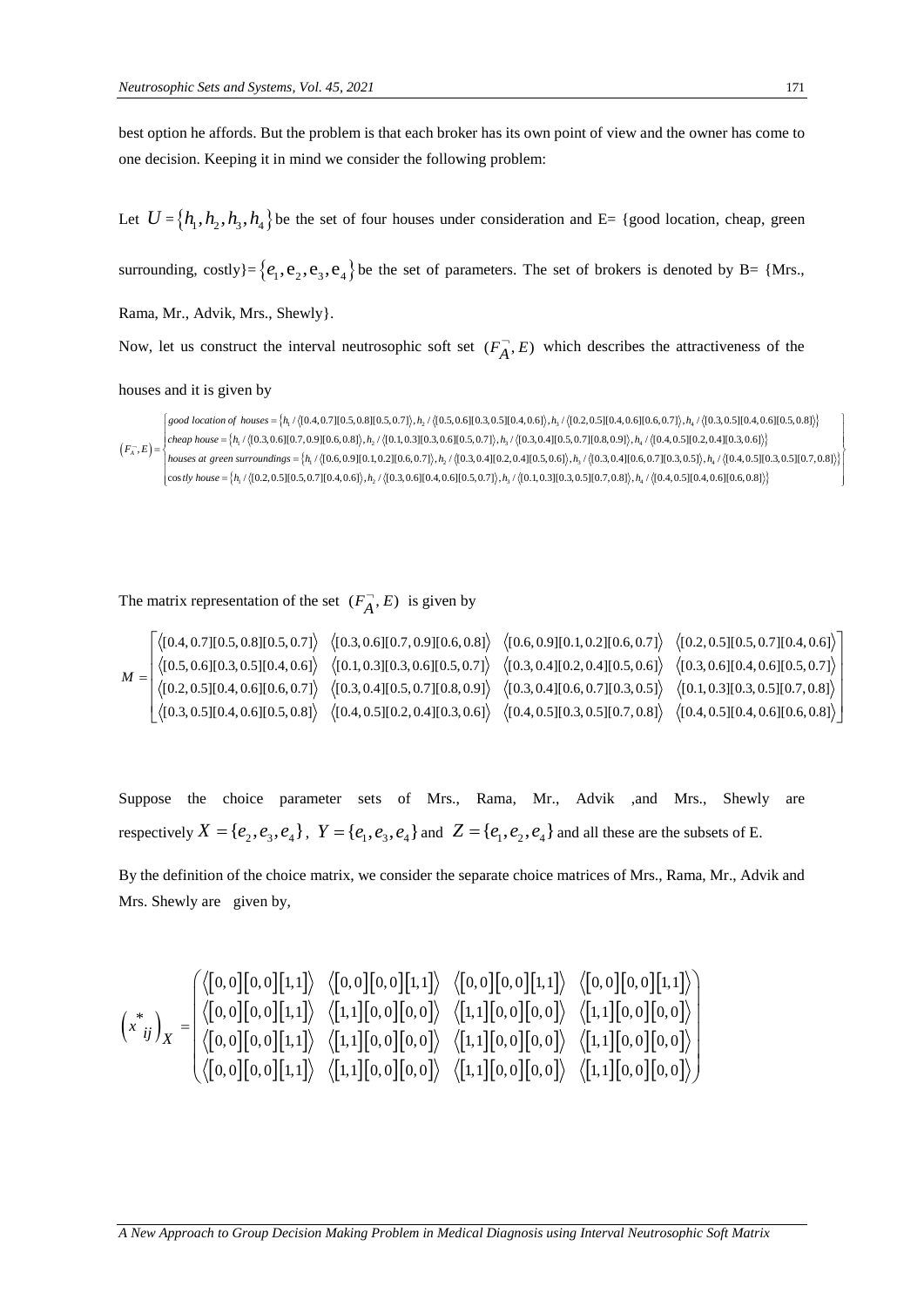1,1 0, 0 0, 0 0, 0 0, 0 1,1 1,1 0, 0 0, 0 1,1 0, 0 0, 0 0, 0 0, 0 1,1 0, 0 0, 0 1,1 0, 0 0, 0 1,1 0, 0 0, 0 1,1 \* 0, 0 0, 0 1,1 0, 0 0, 0 1,1 1,1 0, 0 0, 0 1,1 0, 0 0, 0 1,1 0, 0 0, 0 0, 0 0, 0 1,1 1,1 0, 0 0, 0 1,1 0, 0 0, 0 *x ij Y* and 1,1 0, 0 0, 0 1,1 0, 0 0, 0 0, 0 0, 0 1,1 1,1 0, 0 0, 0 1,1 0, 0 0, 0 1,1 0, 0 0, 0 0, 0 0, 0 1,1 1,1 0, 0 0, 0 \* 0, 0 0, 0 1,1 0, 0 0, 0 1,1 0, 0 0, 0 1,1 0, 0 0, 0 1,1 1,1 0, 0 0, 0 1,1 0, 0 0, 0 0, 0 0, 0 1,1 1,1 0, 0 0, 0 *x ij Z* 

Now combined choice matrix of Mrs. Rama and Mr. Advik , i.e the matrix in which they come to one decision

Now combined choice matrix of Mrs. Rama and Mr. Advik, i.e the matrix in which they come to one decision\n\ndecision\n
$$
\begin{pmatrix}\n\langle [0,0][0,0][1,1] \rangle & \langle [0,0][0,0][1,1] \rangle & \langle [0,0][0,0][1,1] \rangle & \langle [0,0][0,0][1,1] \rangle \\
\langle [0,0][0,0][1,1] \rangle & \langle [0,0][0,0][1,1] \rangle & \langle [0,0][0,0][1,1] \rangle & \langle [0,0][0,0][1,1] \rangle \\
\langle [0,0][0,0][1,1] \rangle & \langle [0,0][0,0][1,1] \rangle & \langle [1,1][0,0][0,0] \rangle & \langle [1,1][0,0][0,0] \rangle \\
\langle [0,0][0,0][1,1] \rangle & \langle [0,0][0,0][1,1] \rangle & \langle [1,1][0,0][0,0] \rangle & \langle [1,1][0,0][0,0] \rangle\n\end{pmatrix}
$$

Similarly, we can find another two combined choice matrices given by

$$
(x_{ij})_r = \begin{cases}\n\langle [0,0][0,0][1,1]\rangle & \langle [0,0][0,0][1,1]\rangle & \langle [0,0][0,0][1,1]\rangle \\
\langle [1,1][0,0][0,0][1,1]\rangle & \langle [0,0][0,0][1,1]\rangle & \langle [0,0][0,0][1,1]\rangle \\
\langle [1,1][0,0][0,0][1,1]\rangle & \langle [0,0][0,0][1,1]\rangle & \langle [0,0][0,0][1,1]\rangle\n\end{cases}
$$
\nand  $(x_{ij})_z = \begin{cases}\n\langle [0,0][0,0][1,1]\rangle & \langle [0,0][0,0][1,1]\rangle & \langle [0,0][0,0][1,1]\rangle \\
\langle [0,0][0,0][0,0][1,1]\rangle & \langle [0,0][0,0][1,1]\rangle & \langle [0,0][0,0][1,1]\rangle \\
\langle [0,0][0,0][0,0][1,1]\rangle & \langle [0,0][0,0][1,1]\rangle & \langle [0,0][0,0][1,1]\rangle \\
\langle [0,0][0,0][0,1]\rangle & \langle [0,0][0,0][1,1]\rangle & \langle [0,0][0,0][1,1]\rangle & \langle [0,0][0,0][1,1]\rangle \\
\langle [0,0][0,0][0,1]\rangle & \langle [0,0][0,0][1,1]\rangle & \langle [0,0][0,0][1,1]\rangle & \langle [0,0][0,0][1,1]\rangle \\
\langle [0,0][0,0][1,1]\rangle & \langle [0,0][0,0][1,1]\rangle & \langle [0,0][0,0][1,1]\rangle & \langle [0,0][0,0][1,1]\rangle \\
\langle [0,0][0,0][1,1]\rangle & \langle [0,0][0,0][1,1]\rangle & \langle [0,0][0,0][1,1]\rangle & \langle [0,0][0,0][1,1]\rangle \\
\langle [0,0][0,0][1,1]\rangle & \langle [0,0][0,0][1,1]\rangle & \langle [0,0][0,0][1,1]\rangle & \langle [0,0][0,0][1,1]\rangle \\
\langle [0,0][0,0][1,1]\rangle & \langle [0,0][0,0][1,1]\rangle & \langle [0,0][0,0][1,1]\rangle & \langle [0,0][0$ 

Next, we consider another three choice matrices which predict that when any of the two brokers are agree with

Next, we consider another three choice matrices which predict that when any of the two brothers are agree with their decision then the third broken also agrees. They can be presented in the following form\n
$$
\begin{pmatrix}\n\langle [0,0][0,0][1,1]\rangle & \langle [0,0][0,0][1,1]\rangle & \langle [0,0][0,0][1,1]\rangle & \langle [0,0][0,0][1,1]\rangle \\
\langle [0,0][0,0][1,1]\rangle & \langle [0,0][0,0][1,1]\rangle & \langle [0,0][0,0][1,1]\rangle & \langle [0,0][0,0][1,1]\rangle \\
\langle [1,1][0,0][0,0]\rangle & \langle [1,1][0,0][0,0]\rangle & \langle [0,0][0,0][1,1]\rangle & \langle [1,1][0,0][0,0]\rangle \\
\langle [1,1][0,0][0,0]\rangle & \langle [1,1][0,0][0,0]\rangle & \langle [0,0][0,0][1,1]\rangle & \langle [1,1][0,0][0,0]\rangle\n\end{pmatrix}
$$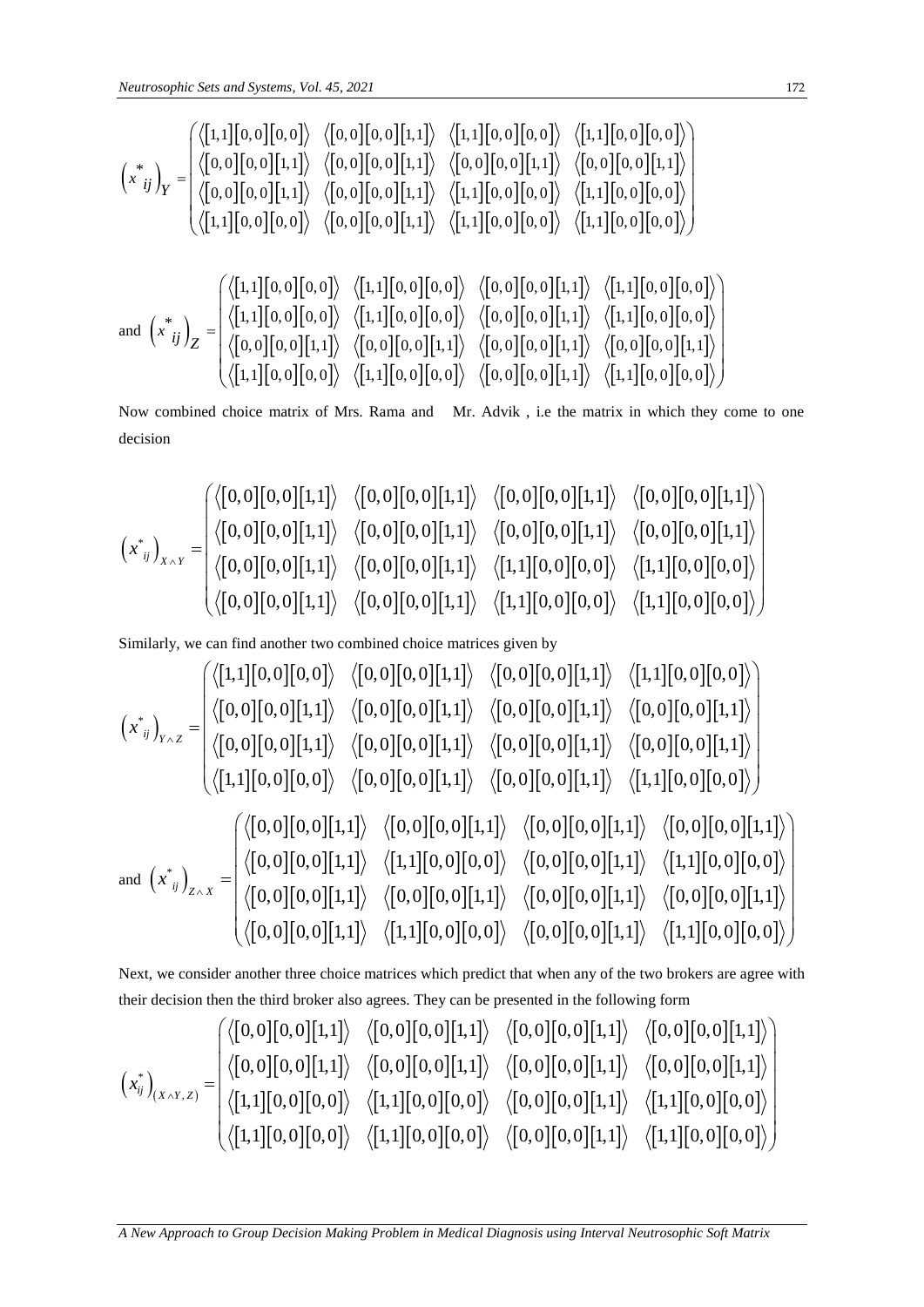| Neutrosophic Sets and Systems, Vol. 45, 2021                                                                                                                                                                                                                                                                                                                                                                                                                                                                                                                                                                                                                                                                                                                                                                                                                                                                                                                                                                                                                       | 173 |
|--------------------------------------------------------------------------------------------------------------------------------------------------------------------------------------------------------------------------------------------------------------------------------------------------------------------------------------------------------------------------------------------------------------------------------------------------------------------------------------------------------------------------------------------------------------------------------------------------------------------------------------------------------------------------------------------------------------------------------------------------------------------------------------------------------------------------------------------------------------------------------------------------------------------------------------------------------------------------------------------------------------------------------------------------------------------|-----|
| \n $\left(\begin{bmatrix}\n a_{ij}\n b_{(i)}\n c_{(i)}\n c_{(j)}\n c_{(j)}\n c_{(j)}\n c_{(j)}\n c_{(j)}\n c_{(j)}\n c_{(j)}\n c_{(j)}\n c_{(j)}\n c_{(j)}\n c_{(j)}\n c_{(j)}\n c_{(j)}\n c_{(j)}\n c_{(j)}\n c_{(j)}\n c_{(j)}\n c_{(j)}\n c_{(j)}\n c_{(j)}\n c_{(j)}\n c_{(j)}\n c_{(j)}\n c_{(j)}\n c_{(j)}\n c_{(j)}\n c_{(j)}\n c_{(j)}\n c_{(j)}\n c_{(j)}\n c_{(j)}\n c_{(j)}\n c_{(j)}\n c_{(j)}\n c_{(j)}\n c_{(j)}\n c_{(j)}\n c_{(j)}\n c_{(j)}\n c_{(j)}\n c_{(j)}\n c_{(j)}\n c_{(j)}\n c_{(j)}\n c_{(j)}\n c_{(j)}\n c_{(j)}\n c_{(j)}\n c_{(j)}\n c_{(j)}\n c_{(j)}\n c_{(j)}\n c_{(j)}\n c_{(j)}\n c_{(j)}\n c_{(j)}\n c_{(j)}\n c_{(j)}\n c_{(j)}\n c_{(j)}\n c_{(j)}\n c_{(j)}\n c_{(j)}\n c_{(j)}\n c_{(j)}\n c_{(j)}\n c_{(j)}\n c_{(j)}\n c_{(j)}\n c_{(j)}\n c_{(j)}\n c_{(j)}\n c_{(j)}\n c_{(j)}\n c_{(j)}\n c_{(j)}\n c_{(j)}\n c_{(j)}\n c_{(j)}\n c_{(j)}\n c_{(j)}\n c_{(j)}\n c_{(j)}\n c_{(j)}\n c_{(j)}\n c_{(j)}\n c_{(j)}\n c_{(j)}\n c_{(j)}\n c_{(j)}\n c_{(j)}\n c_{(j)}\n c_{(j)}\n c_{(j)}\n c_{(j)}\n c_{(j)}\n c_{(j)}\$ |     |

By the definition 3.8, we find the following products :

$$
\langle \langle [1,1][0,0][0,0] \rangle \langle [0,0][1,1] \rangle \langle [1,1][0,0][0,0] \rangle \langle [1,1][0,0][0,0] \rangle \rangle
$$
\nBy the definition 3.8, we find the following products:\n
$$
M \otimes \begin{pmatrix} * \\ *ij \end{pmatrix}_{(X \wedge Y, Z)} = \n\begin{bmatrix} \langle [0.4, 0.7][0.5, 0.8][0.5, 0.7] \rangle & \langle [0.3, 0.6][0.7, 0.9][0.6, 0.8] \rangle & \langle [0.6, 0.9][0.1, 0.2][0.6, 0.7] \rangle & \langle [0.2, 0.5][0.5, 0.7][0.4, 0.6] \rangle & \langle [0.1, 0.3][0.3, 0.5][0.5, 0.7] \rangle & \langle [0.3, 0.4][0.2, 0.4][0.5, 0.6] \rangle & \langle [0.3, 0.6][0.4, 0.6][0.5, 0.7] \rangle & \langle [0.3, 0.4][0.5, 0.7] \rangle & \langle [0.3, 0.4][0.6, 0.7] \rangle & \langle [0.3, 0.5][0.4, 0.6][0.5, 0.7] \rangle & \langle [0.3, 0.4][0.5, 0.7][0.3, 0.5] \rangle & \langle [0.4, 0.5][0.4, 0.6][0.5, 0.8] \rangle & \langle [0.4, 0.5][0.4, 0.6][0.5, 0.8] \rangle & \langle [0.4, 0.5][0.4, 0.6] \rangle & \langle [0.4, 0.5][0.0, 0.6] \rangle & \langle [0.4, 0.5][0.0, 0.6] \rangle & \langle [0.4, 0.5][0.0, 0.6] \rangle & \langle [0.4, 0.5][0.0, 0.6] \rangle & \langle [0.4, 0.5][0.0, 0.6] \rangle & \langle [1, 1][0, 0][0, 0] \rangle & \langle [0, 0][1, 1] \rangle & \langle [0, 0][0, 0][1, 1] \rangle & \langle [0, 0][0, 0][1,
$$

 $\vert 1,1 \vert \vert 0,0 \vert \vert 0,0 \vert \rangle$   $\langle \vert 0,0 \vert \vert 0,0 \vert \vert 1,1 \vert \rangle$   $\langle \vert 1,1 \vert \vert 0,0 \vert \vert 0,0 \vert \rangle$   $\langle \vert 1,1 \vert \vert 0,0 \vert \vert 0,0 \vert \vert 1,1 \vert 1 \rangle$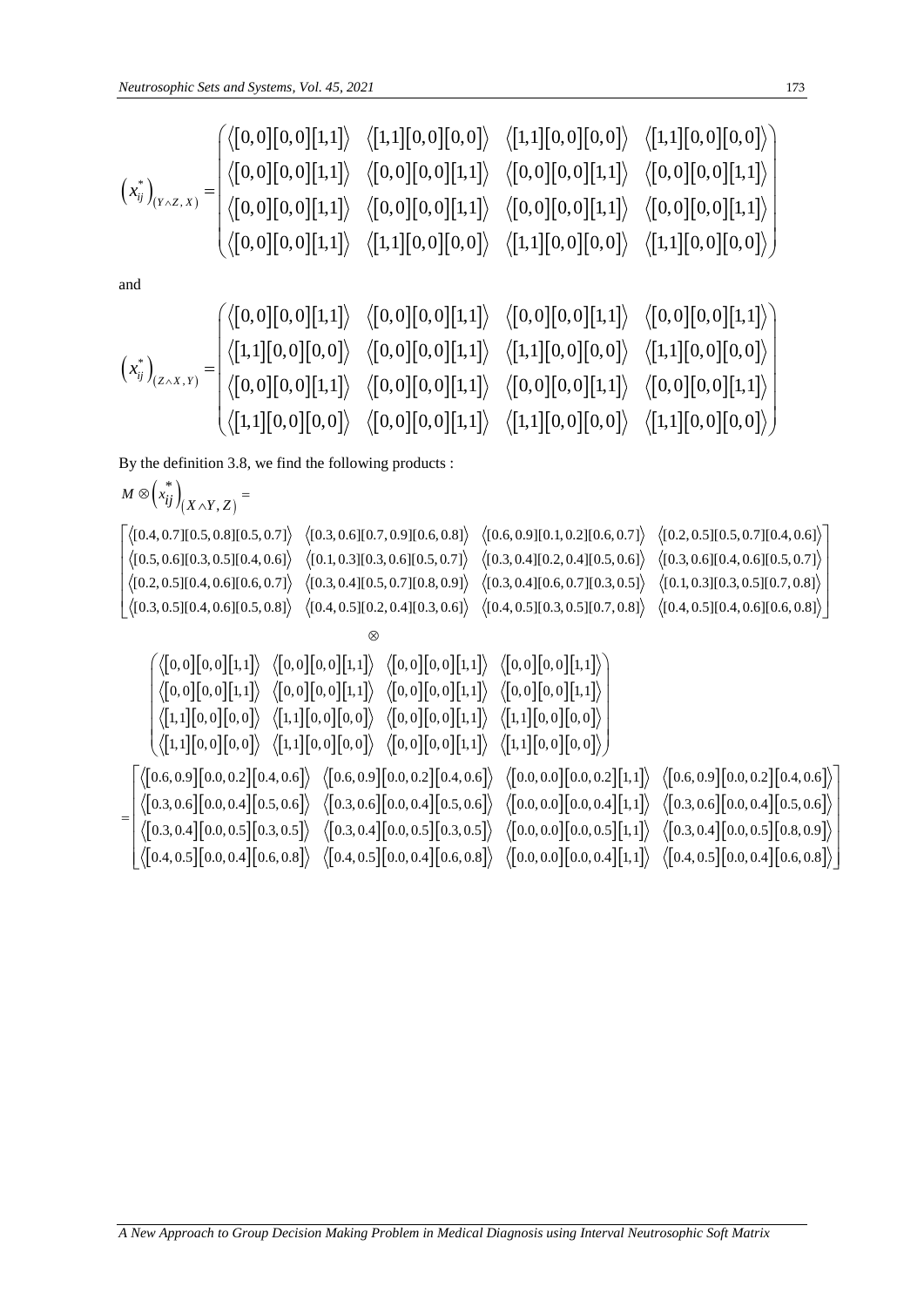| Neutrosophic Sets and Systems, Vol. 45, 2021                                                                                                                                                                                                                                                                                                                                                                                                                                                                                                                                                                                                                                                                                                                                                                                                                                                                                                                                                                                                                                                                                                                                                                                                                                                                                                                                                                                                                                                                                                                                                      | 174 |
|---------------------------------------------------------------------------------------------------------------------------------------------------------------------------------------------------------------------------------------------------------------------------------------------------------------------------------------------------------------------------------------------------------------------------------------------------------------------------------------------------------------------------------------------------------------------------------------------------------------------------------------------------------------------------------------------------------------------------------------------------------------------------------------------------------------------------------------------------------------------------------------------------------------------------------------------------------------------------------------------------------------------------------------------------------------------------------------------------------------------------------------------------------------------------------------------------------------------------------------------------------------------------------------------------------------------------------------------------------------------------------------------------------------------------------------------------------------------------------------------------------------------------------------------------------------------------------------------------|-----|
| $M \otimes (x_{ij}^*)_{(Y \wedge Z, X)} =$                                                                                                                                                                                                                                                                                                                                                                                                                                                                                                                                                                                                                                                                                                                                                                                                                                                                                                                                                                                                                                                                                                                                                                                                                                                                                                                                                                                                                                                                                                                                                        |     |
| $\big  \left\langle [0.4, 0.7][0.5, 0.8][0.5, 0.7] \right\rangle \right. \hspace{1.8mm} \left\langle [0.3, 0.6][0.7, 0.9][0.6, 0.8] \right\rangle \hspace{1.8mm} \left\langle [0.6, 0.9][0.1, 0.2][0.6, 0.7] \right\rangle \hspace{1.8mm} \left\langle [0.2, 0.5][0.5, 0.7][0.4, 0.6] \right\rangle$<br>$\langle [0.5, 0.6][0.3, 0.5][0.4, 0.6]\rangle$ $\langle [0.1, 0.3][0.3, 0.6][0.5, 0.7]\rangle$ $\langle [0.3, 0.4][0.2, 0.4][0.5, 0.6]\rangle$ $\langle [0.3, 0.6][0.4, 0.6][0.5, 0.7]\rangle$<br>$\langle [0.2, 0.5][0.4, 0.6][0.6, 0.7]\rangle$ $\langle [0.3, 0.4][0.5, 0.7][0.8, 0.9]\rangle$ $\langle [0.3, 0.4][0.6, 0.7][0.3, 0.5]\rangle$ $\langle [0.1, 0.3][0.3, 0.5][0.7, 0.8]\rangle$<br>$\big\langle [0.3, 0.5][0.4, 0.6][0.5, 0.8] \big\rangle \quad \big\langle [0.4, 0.5][0.2, 0.4][0.3, 0.6] \big\rangle \quad \big\langle [0.4, 0.5][0.3, 0.5][0.7, 0.8] \big\rangle \quad \big\langle [0.4, 0.5][0.4, 0.6][0.6, 0.8] \big\rangle$                                                                                                                                                                                                                                                                                                                                                                                                                                                                                                                                                                                                                                     |     |
| ⊗                                                                                                                                                                                                                                                                                                                                                                                                                                                                                                                                                                                                                                                                                                                                                                                                                                                                                                                                                                                                                                                                                                                                                                                                                                                                                                                                                                                                                                                                                                                                                                                                 |     |
| $\bigg(\big\langle \begin{bmatrix} 0,0 \end{bmatrix} \begin{bmatrix} 0,0 \end{bmatrix} \begin{bmatrix} 1,1 \end{bmatrix} \big\rangle \big\langle \begin{bmatrix} 1,1 \end{bmatrix} \begin{bmatrix} 0,0 \end{bmatrix} \begin{bmatrix} 0,0 \end{bmatrix} \big\rangle \big\langle \begin{bmatrix} 1,1 \end{bmatrix} \begin{bmatrix} 0,0 \end{bmatrix} \begin{bmatrix} 0,0 \end{bmatrix} \big\rangle \big\langle \begin{bmatrix} 1,1 \end{bmatrix} \begin{bmatrix} 0,0 \end{bmatrix} \begin{bmatrix} 0,0 \end{$<br>$\big\langle \big[0,0\big] \big[0,0\big] \big[1,1\big] \big\rangle \quad \big\langle \big[0,0\big] \big[0,0\big] \big[1,1\big] \big\rangle \quad \big\langle \big[0,0\big] \big[0,0\big] \big[1,1\big] \big\rangle \quad \big\langle \big[0,0\big] \big[0,0\big] \big[1,1\big] \big\rangle$<br>$\left\langle \begin{bmatrix} 0,0 \end{bmatrix} \begin{bmatrix} 0,0 \end{bmatrix} \begin{bmatrix} 1,1 \end{bmatrix} \right\rangle \right. \\ \left\langle \begin{bmatrix} 0,0 \end{bmatrix} \begin{bmatrix} 0,0 \end{bmatrix} \begin{bmatrix} 1,1 \end{bmatrix} \right\rangle \right. \\ \left\langle \begin{bmatrix} 0,0 \end{bmatrix} \begin{bmatrix} 0,0 \end{bmatrix} \begin{bmatrix} 0,0 \end{bmatrix} \begin{bmatrix} 1,1 \end{bmatrix} \right\rangle$<br>$\big\langle \big\{ [0,0] \big[0,0\big] \big[1,1\big] \big\rangle \quad \big\langle \big[1,1\big] \big[0,0\big] \big[0,0\big] \big\rangle \quad \big\langle \big[1,1\big] \big[0,0\big] \big[0,0\big] \big\rangle \quad \big\langle \big[1,1\big] \big[0,0\big] \big[0,0\big] \big\rangle \big\rangle \bigg\rangle$ |     |
| $\langle [0.0, 0.0] [0.0, 0.2] [1,1] \rangle$ $\langle [0.4, 0.7] [0.0, 0.2] [0.4, 0.6] \rangle$ $\langle [0.4, 0.7] [0.0, 0.2] [0.4, 0.6] \rangle$ $\langle [0.4, 0.7] [0.0, 0.2] [0.4, 0.6] \rangle$<br>$\langle [0.0, 0.0] [0.0, 0.4] [1,1] \rangle \langle [0.5, 0.6] [0.0, 0.4] [0.4, 0.6] \rangle \langle [0.5, 0.6] [0.0, 0.4] [0.4, 0.6] \rangle \langle [0.0, 0.0] [0.0, 0.5] [1,1] \rangle \langle [0.2, 0.5] [0.0, 0.5] [0.6, 0.7] \rangle \langle [0.2, 0.5] [0.0, 0.5] [0.6, 0.7] \rangle \langle [0.2, 0.5] [0.0, 0.5] [0.0$<br>$\equiv$<br>$\big  \left\langle \begin{bmatrix} 0.0, 0.0 \end{bmatrix} \begin{bmatrix} 0.0, 0.4 \end{bmatrix} \begin{bmatrix} 1, 1 \end{bmatrix} \right\rangle \big  \left\langle \begin{bmatrix} 0.4, 0.5 \end{bmatrix} \begin{bmatrix} 0.0, 0.4 \end{bmatrix} \begin{bmatrix} 0.5, 0.8 \end{bmatrix} \right\rangle \big  \left\langle \begin{bmatrix} 0.4, 0.5 \end{bmatrix} \begin{bmatrix} 0.0, 0.4 \end{bmatrix} \begin{bmatrix} 0.5, 0.8 \end{bmatrix} \right\rangle \big$                                                                                                                                                                                                                                                                                                                                                                                                                                                                                                                                                                    |     |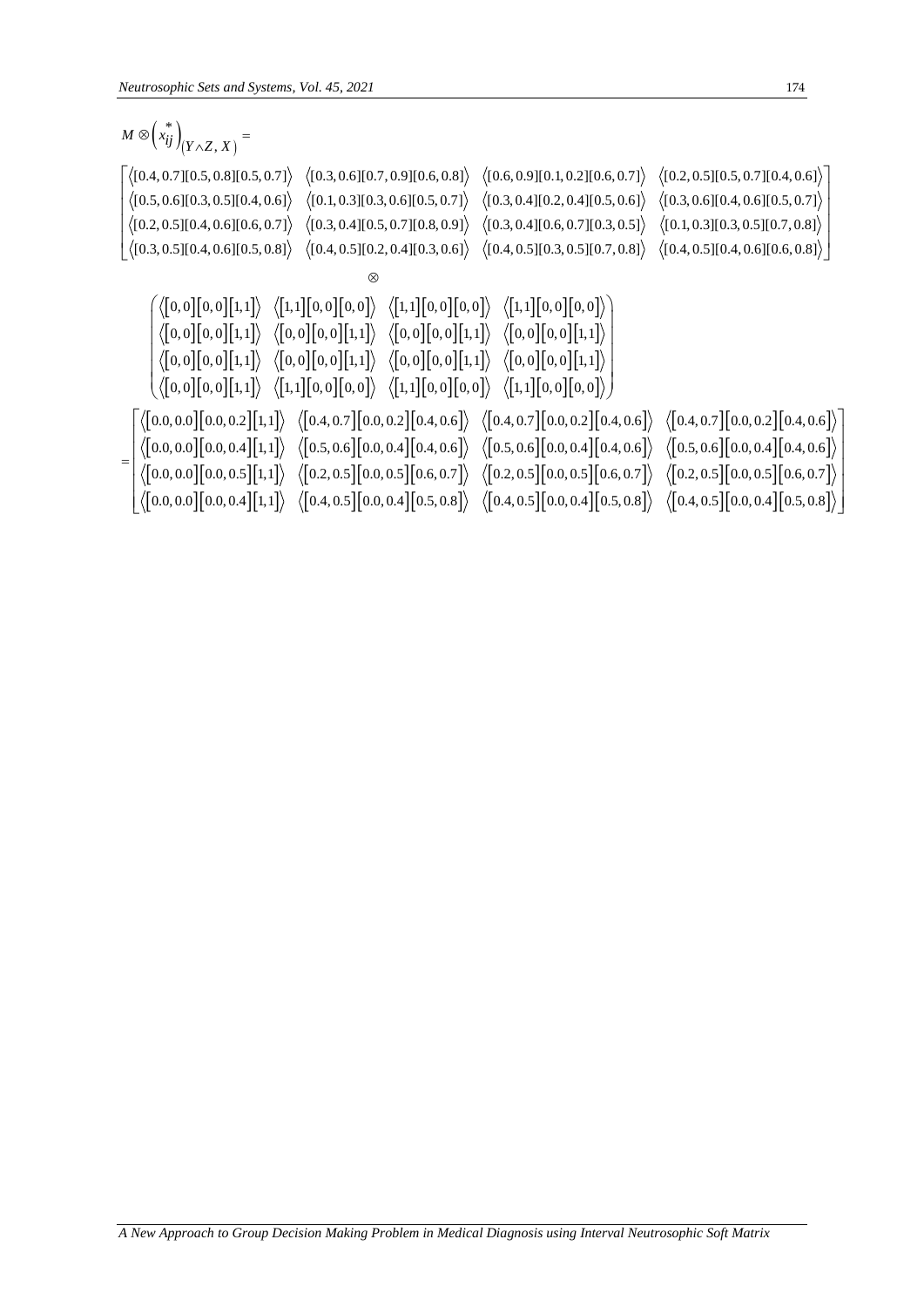| Neutrosophic Sets and Systems, Vol. 45, 2021                                                                                                                                                                                                                                                                                                                                                                                                                                                                                                                                                                                                                                                                                                                                                                                                                                                                                                                                                                                                                                                                                                                                                                                                               | 175 |
|------------------------------------------------------------------------------------------------------------------------------------------------------------------------------------------------------------------------------------------------------------------------------------------------------------------------------------------------------------------------------------------------------------------------------------------------------------------------------------------------------------------------------------------------------------------------------------------------------------------------------------------------------------------------------------------------------------------------------------------------------------------------------------------------------------------------------------------------------------------------------------------------------------------------------------------------------------------------------------------------------------------------------------------------------------------------------------------------------------------------------------------------------------------------------------------------------------------------------------------------------------|-----|
| $M \otimes (x_{ij}^*)_{(Z \wedge X, Y)} =$                                                                                                                                                                                                                                                                                                                                                                                                                                                                                                                                                                                                                                                                                                                                                                                                                                                                                                                                                                                                                                                                                                                                                                                                                 |     |
| $\big  \left\langle [0.4, 0.7][0.5, 0.8][0.5, 0.7] \right\rangle \hspace{1.25cm} \left\langle [0.3, 0.6][0.7, 0.9][0.6, 0.8] \right\rangle \hspace{1.25cm} \left\langle [0.6, 0.9][0.1, 0.2][0.6, 0.7] \right\rangle \hspace{1.25cm} \left\langle [0.2, 0.5][0.5, 0.7][0.4, 0.6] \right\rangle$<br>$\langle [0.5, 0.6][0.3, 0.5][0.4, 0.6]\rangle$ $\langle [0.1, 0.3][0.3, 0.6][0.5, 0.7]\rangle$ $\langle [0.3, 0.4][0.2, 0.4][0.5, 0.6]\rangle$ $\langle [0.3, 0.6][0.4, 0.6][0.5, 0.7]\rangle$<br>$\langle [0.2, 0.5][0.4, 0.6][0.6, 0.7]\rangle$ $\langle [0.3, 0.4][0.5, 0.7][0.8, 0.9]\rangle$ $\langle [0.3, 0.4][0.6, 0.7][0.3, 0.5]\rangle$ $\langle [0.1, 0.3][0.3, 0.5][0.7, 0.8]\rangle$<br>$\big  \left\langle [0.3, 0.5] [0.4, 0.6] [0.5, 0.8] \right\rangle \big  \left\langle [0.4, 0.5] [0.2, 0.4] [0.3, 0.6] \right\rangle \big  \left\langle [0.4, 0.5] [0.3, 0.5] [0.7, 0.8] \right\rangle \big  \left\langle [0.4, 0.5] [0.4, 0.6] [0.6, 0.8] \right\rangle$                                                                                                                                                                                                                                                                         |     |
| $\begin{array}{lll} \bigl\langle \bigl[0,0\bigr] \bigl[0,0\bigr] \bigl[1,1\bigr] \bigr\rangle & \bigl\langle \bigl[0,0\bigr] \bigl[0,0\bigr] \bigl[1,1\bigr] \bigr\rangle & \bigl\langle \bigl[0,0\bigr] \bigl[0,0\bigr] \bigl[1,1\bigr] \bigr\rangle & \bigl\langle \bigl[0,0\bigr] \bigl[0,0\bigr] \bigl[1,1\bigr] \bigr\rangle \end{array}$<br>$\langle [1,1][0,0][0,0] \rangle \quad \langle [0,0][0,0][1,1] \rangle \quad \langle [1,1][0,0][0,0] \rangle \quad \langle [1,1][0,0][0,0] \rangle$<br>$\langle [0,0][0,0][1,1] \rangle \langle [0,0][0,0][1,1] \rangle \langle [0,0][0,0][1,1] \rangle \langle [0,0][0,0][1,1] \rangle$<br>$\left\langle \big\{ [1,1] \big[ 0,0 \big] \big[ 0,0 \big] \right\rangle \right. \hspace{3mm} \left\langle \big[ 0,0 \big] \big[ 0,0 \big] \big[ 1,1 \big] \right\rangle \hspace{3mm} \left\langle \big[ 1,1 \big] \big[ 0,0 \big] \big[ 0,0 \big] \right\rangle \hspace{3mm} \left\langle \big[ 1,1 \big] \big[ 0,0 \big] \big[ 0,0 \big] \right\rangle \hspace{3mm}$                                                                                                                                                                                                                                       |     |
| $\big\{\big\{0.3,0.6\big\}[0.0,0.2]\big[0.4,0.6\big]\big\}\ \ \big\langle \big[0.0,0.0\big]\big[0.0,0.2\big]\big[1,1\big]\big\rangle\ \ \big\langle \big[0.3,0.6\big]\big[0.0,0.2\big]\big[0.4,0.6\big]\big\rangle\ \ \big\langle \big[0.3,0.6\big]\big[0.0,0.2\big]\big[0.4,0.6\big]\big\rangle\ \ \big\langle \big[0.0,0.2\big]\big[0.4,0.6\big]\big\rangle\ \ \big\langle \big[0.0$<br>$\bigg \langle\begin{bmatrix} 0.3, 0.6\big] [0.0, 0.4\big] [0.5, 0.7\big]\rangle & \langle\begin{bmatrix} 0.0, 0.0\big] [0.0, 0.4\big] [1, 1\big]\rangle & \langle\begin{bmatrix} 0.3, 0.6\big] [0.0, 0.4\big] [0.5, 0.7\big]\rangle & \langle\begin{bmatrix} 0.3, 0.6\big] [0.0, 0.4\big] [0.5, 0.7\big]\rangle \end{bmatrix}\rangle \end{bmatrix}\rangle\bigg \langle\begin{bmatrix} 0.3, 0.4\big] [$<br>$\big  \left\langle \begin{bmatrix} 0.4, 0.5 \end{bmatrix} \begin{bmatrix} 0.0, 0.4 \end{bmatrix} \begin{bmatrix} 0.3, 0.6 \end{bmatrix} \right\rangle \hspace{0.2cm} \left\langle \begin{bmatrix} 0.0, 0.0 \end{bmatrix} \begin{bmatrix} 0.0, 0.4 \end{bmatrix} \begin{bmatrix} 1, 1 \end{bmatrix} \right\rangle \hspace{0.2cm} \left\langle \begin{bmatrix} 0.4, 0.5 \end{bmatrix} \begin{bmatrix} 0.0, 0.4 \end{bmatrix} \begin{bmatrix} 0.1, 0.5$ |     |

By the definition of 3.6, we take the sum of all the product matrices and obtain\n
$$
\left(M \otimes \left(x_{ij}^*\right)_{(X \wedge Y, Z)}\right) \oplus \left(M \otimes \left(x_{ij}^*\right)_{(Y \wedge Z, X)}\right) \oplus \left(M \otimes \left(x_{ij}^*\right)_{(Z \wedge X, Y)}\right)
$$
\n
$$
= \left[\left\langle \left[0.6, 0.9\right][0.0, 0.2\right][0.4, 0.6]\right\rangle \quad \left\langle \left[0.6, 0.9\right][0.0, 0.2\right][0.4, 0.6]\right\rangle \quad \left\langle \left[0.0, 0.0\right][0.0, 0.2\right][1, 1]\right\rangle \quad \left\langle \left[0.6, 0.9\right][0.0, 0.2\right][0.4, 0.6]\right\rangle
$$
\n
$$
\left\langle \left[0.3, 0.6\right][0.0, 0.4\right][0.5, 0.6]\right\rangle \quad \left\langle \left[0.3, 0.6\right][0.0, 0.5\right][0.3, 0.5]\right\rangle \quad \left\langle \left[0.3, 0.4\right][0.0, 0.5\right][0.3, 0.5]\right\rangle \quad \left\langle \left[0.3, 0.4\right][0.0, 0.5\right][0.3, 0.6]\right\rangle
$$
\n
$$
\left\langle \left[0.4, 0.5\right][0.0, 0.4\right][0.6, 0.8]\right\rangle \quad \left\langle \left[0.4, 0.5\right][0.0, 0.4\right][0.6, 0.8]\right\rangle \quad \left\langle \left[0.4, 0.5\right][0.0, 0.4\right][0.6, 0.8]\right\rangle
$$

 $\oplus$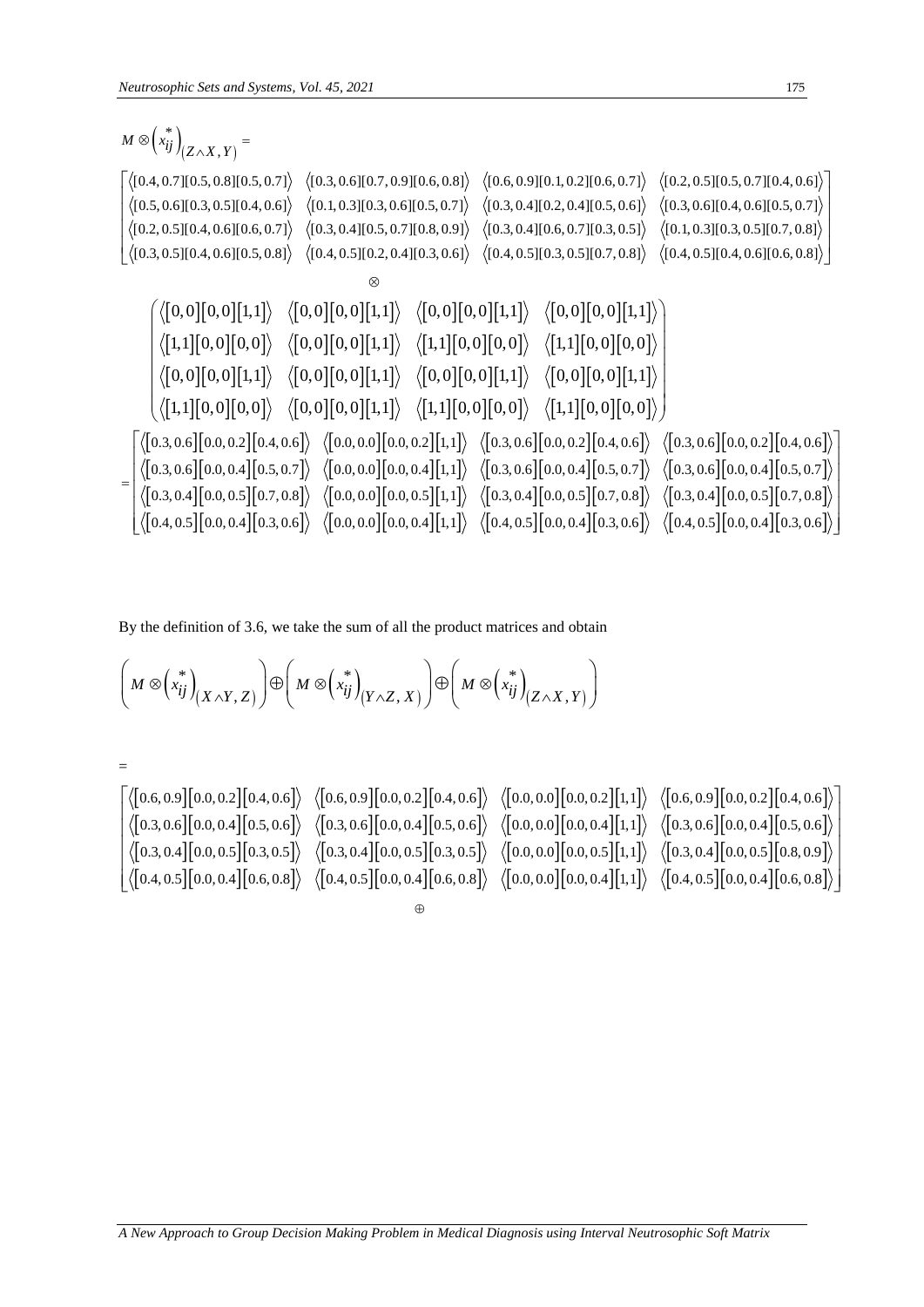| Neutrosophic Sets and Systems, Vol. 45, 2021                                                                                                                                                                                                                                                                                                                                                                                                                                                                                                                                                                                                                                                                                                                                                                                                                                                                                    | 176                            |
|---------------------------------------------------------------------------------------------------------------------------------------------------------------------------------------------------------------------------------------------------------------------------------------------------------------------------------------------------------------------------------------------------------------------------------------------------------------------------------------------------------------------------------------------------------------------------------------------------------------------------------------------------------------------------------------------------------------------------------------------------------------------------------------------------------------------------------------------------------------------------------------------------------------------------------|--------------------------------|
| $\big  \left\langle \begin{bmatrix} 0.0, 0.0 \end{bmatrix} \begin{bmatrix} 0.0, 0.2 \end{bmatrix} \begin{bmatrix} 1, 1 \end{bmatrix} \right\rangle \big  \left\langle \begin{bmatrix} 0.4, 0.7 \end{bmatrix} \begin{bmatrix} 0.0, 0.2 \end{bmatrix} \begin{bmatrix} 0.4, 0.6 \end{bmatrix} \right\rangle \big  \left\langle \begin{bmatrix} 0.4, 0.6 \end{bmatrix} \right\rangle \big  \left\langle \begin{bmatrix} 0.4, 0.7 \end{bmatrix} \begin{bmatrix} 0.4, 0.6 \$<br>$\langle [0.0, 0.0][0.0, 0.4][1,1] \rangle$ $\langle [0.5, 0.6][0.0, 0.4][0.4, 0.6] \rangle$ $\langle [0.5, 0.6][0.0, 0.4][0.4, 0.6] \rangle$ $\langle [0.5, 0.6][0.0, 0.4][0.4, 0.6] \rangle$                                                                                                                                                                                                                                                        |                                |
| $\big\vert \big\langle \begin{bmatrix} 0.0, 0.0 \end{bmatrix} \begin{bmatrix} 0.0, 0.5 \end{bmatrix} \begin{bmatrix} 1, 1 \end{bmatrix} \big\rangle \big\langle \begin{bmatrix} 0.2, 0.5 \end{bmatrix} \begin{bmatrix} 0.0, 0.5 \end{bmatrix} \begin{bmatrix} 0.6, 0.7 \end{bmatrix} \big\rangle \big\langle \begin{bmatrix} 0.2, 0.5 \end{bmatrix} \begin{bmatrix} 0.0, 0.5 \end{bmatrix} \begin{bmatrix} 0.0, 0.5 \end{bmatrix} \begin{bmatrix} 0.0,$<br>$\big  \left\langle \begin{bmatrix} 0.0, 0.0 \end{bmatrix} \begin{bmatrix} 0.0, 0.4 \end{bmatrix} \begin{bmatrix} 1, 1 \end{bmatrix} \right\rangle \big  \left\langle \begin{bmatrix} 0.4, 0.5 \end{bmatrix} \begin{bmatrix} 0.0, 0.4 \end{bmatrix} \begin{bmatrix} 0.5, 0.8 \end{bmatrix} \right\rangle \big  \left\langle \begin{bmatrix} 0.4, 0.5 \end{bmatrix} \begin{bmatrix} 0.0, 0.4 \end{bmatrix} \begin{bmatrix} 0.5, 0.8 \end{bmatrix} \right\rangle \big$ |                                |
| $_{\oplus}$                                                                                                                                                                                                                                                                                                                                                                                                                                                                                                                                                                                                                                                                                                                                                                                                                                                                                                                     |                                |
| $\big  \left\langle \begin{bmatrix} 0.3, 0.6 \end{bmatrix} \begin{bmatrix} 0.0, 0.2 \end{bmatrix} \begin{bmatrix} 0.4, 0.6 \end{bmatrix} \right\rangle \big  \left\langle \begin{bmatrix} 0.0, 0.0 \end{bmatrix} \begin{bmatrix} 0.0, 0.2 \end{bmatrix} \begin{bmatrix} 1, 1 \end{bmatrix} \right\rangle \big  \left\langle \begin{bmatrix} 0.3, 0.6 \end{bmatrix} \begin{bmatrix} 0.0, 0.2 \end{bmatrix} \begin{bmatrix} 0.0, 0.2 \end{bmatrix} \begin{bmatrix}$<br>$\langle [0.3, 0.6][0.0, 0.4][0.5, 0.7] \rangle$ $\langle [0.0, 0.0][0.0, 0.4][1, 1] \rangle$ $\langle [0.3, 0.6][0.0, 0.4][0.5, 0.7] \rangle$ $\langle [0.3, 0.6][0.0, 0.4][0.5, 0.7] \rangle$<br>$\langle 0.3, 0.4 \mid 0.0, 0.5 \mid 0.7, 0.8 \rangle \langle 0.0, 0.0 \mid 0.0, 0.5 \mid 1, 1 \rangle \langle 0.3, 0.4 \mid 0.0, 0.5 \mid 0.7, 0.8 \rangle \langle 0.3, 0.4 \mid 0.0, 0.5 \mid 0.7, 0.8 \rangle$                                       |                                |
| $\big  \left\langle \begin{bmatrix} 0.4, 0.5 \end{bmatrix} \begin{bmatrix} 0.0, 0.4 \end{bmatrix} \begin{bmatrix} 0.3, 0.6 \end{bmatrix} \right\rangle \hspace{0.2cm} \left\langle \begin{bmatrix} 0.0, 0.0 \end{bmatrix} \begin{bmatrix} 0.0, 0.4 \end{bmatrix} \begin{bmatrix} 1, 1 \end{bmatrix} \right\rangle \hspace{0.2cm} \left\langle \begin{bmatrix} 0.4, 0.5 \end{bmatrix} \begin{bmatrix} 0.0, 0.4 \end{bmatrix} \begin{bmatrix} 0.1, 0.6$                                                                                                                                                                                                                                                                                                                                                                                                                                                                           |                                |
| $(0.6, 0.9)[0.0, 0.3][0.4, 0.6])$ $[0.6, 0.9][0.0, 0.3][0.4, 0.6]$ $[0.4, 0.7][0.0, 0.3][0.4, 0.6]$<br>$[0.3, 0.6][0.0, 0.6][0.5, 0.6] \quad [0.5, 0.6][0.0, 0.6][0.4, 0.6] \quad [0.5, 0.6][0.0, 0.6][0.4, 0.6] \quad [0.5, 0.6][0.0, 0.6][0.4, 0.6]$<br>$[0.3, 0.4][0.0, 0.75][0.3, 0.5] [0.3, 0.5][0.0, 0.75][0.3, 0.5] [0.3, 0.5][0.0, 0.75][0.6, 0.7] [0.3, 0.5][0.0, 0.75][0.6, 0.7]$<br>$[0.4, 0.5][0.0, 0.6][0.3, 0.6]$ $[0.4, 0.5][0.0, 0.6][0.5, 0.8]$ $[0.4, 0.5][0.0, 0.6][0.3, 0.6]$ $[0.4, 0.5][0.0, 0.6][0.3, 0.6]$                                                                                                                                                                                                                                                                                                                                                                                              | [0.6, 0.9][0.0, 0.3][0.4, 0.6] |

| Let  |                                                                           |                                         |                                 |                                        |
|------|---------------------------------------------------------------------------|-----------------------------------------|---------------------------------|----------------------------------------|
| $S=$ | $\langle$ [0.6,0.9][0.0,0.3][0.4,0.6])                                    | [0.6, 0.9][0.0, 0.3][0.4, 0.6]          | [0.4, 0.7][0.0, 0.3][0.4, 0.6]  | $[0.6, 0.9]$ [0.0,0.3][0.4,0.6]        |
|      | $\left[0.3, 0.6\right]\!\!\left[0.0, 0.6\right]\!\!\left[0.5, 0.6\right]$ | $[0.5, 0.6]$ $[0.0, 0.6]$ $[0.4, 0.6]$  | [0.5, 0.6][0.0, 0.6][0.4, 0.6]  | $[0.5, 0.6]$ $[0.0, 0.6]$ $[0.4, 0.6]$ |
|      | [0.3, 0.4][0.0, 0.75][0.3, 0.5]                                           | $[0.3, 0.5]$ $[0.0, 0.75]$ $[0.3, 0.5]$ | [0.3, 0.5][0.0, 0.75][0.6, 0.7] | [0.3, 0.5][0.0, 0.75][0.6, 0.7]        |
|      | [0.4, 0.5][0.0, 0.6][0.3, 0.6]                                            | $[0.4, 0.5]$ $[0.0, 0.6]$ $[0.5, 0.8]$  | [0.4, 0.5][0.0, 0.6][0.3, 0.6]  | $[0.4, 0.5]$ $[0.0, 0.6]$ $[0.3, 0.6]$ |

Taking all the lower limits and all the upper limits separately of each entry of S we construct another two matrices, given by

matrices, given by  
\n
$$
S^{I} = \begin{bmatrix}\n\langle 0.6, 0.0, 0.4 \rangle & \langle 0.6, 0.0, 0.4 \rangle & \langle 0.4, 0.0, 0.4 \rangle & \langle 0.6, 0.0, 0.4 \rangle \\
\langle 0.3, 0.0, 0.5 \rangle & \langle 0.5, 0.0, 0.4 \rangle & \langle 0.5, 0.0, 0.4 \rangle & \langle 0.5, 0.0, 0.4 \rangle \\
\langle 0.3, 0.0, 0.3 \rangle & \langle 0.3, 0.0, 0.3 \rangle & \langle 0.3, 0.0, 0.6 \rangle & \langle 0.3, 0.0, 0.6 \rangle \\
\langle 0.4, 0.0, 0.3 \rangle & \langle 0.4, 0.0, 0.5 \rangle & \langle 0.4, 0.0, 0.3 \rangle & \langle 0.4, 0.0, 0.3 \rangle\n\end{bmatrix}
$$
\nand 
$$
S^{u} = \begin{bmatrix}\n\langle 0.9, 0.3, 0.6 \rangle & \langle 0.9, 0.3, 0.6 \rangle & \langle 0.7, 0.3, 0.6 \rangle & \langle 0.9, 0.3, 0.6 \rangle \\
\langle 0.6, 0.6, 0.6 \rangle & \langle 0.6, 0.6, 0.6 \rangle & \langle 0.6, 0.6, 0.6 \rangle & \langle 0.6, 0.6, 0.6 \rangle \\
\langle 0.4, 0.75, 0.5 \rangle & \langle 0.5, 0.75, 0.5 \rangle & \langle 0.5, 0.75, 0.7 \rangle & \langle 0.5, 0.75, 0.7 \rangle \\
\langle 0.5, 0.6, 0.6 \rangle & \langle 0.5, 0.6, 0.8 \rangle & \langle 0.5, 0.6, 0.6 \rangle & \langle 0.5, 0.6, 0.6 \rangle\n\end{bmatrix}
$$

Compute the value matrices corresponding to  $S^l$  and  $S^u$  are

$$
V(S^{t}) = \begin{bmatrix} 0.2 & 0.2 & 0.0 & 0.2 \\ -0.2 & 0.1 & 0.1 & 0.1 \\ 0.0 & 0.0 & -0.3 & -0.3 \\ 0.1 & -0.1 & 0.1 & 0.1 \end{bmatrix}
$$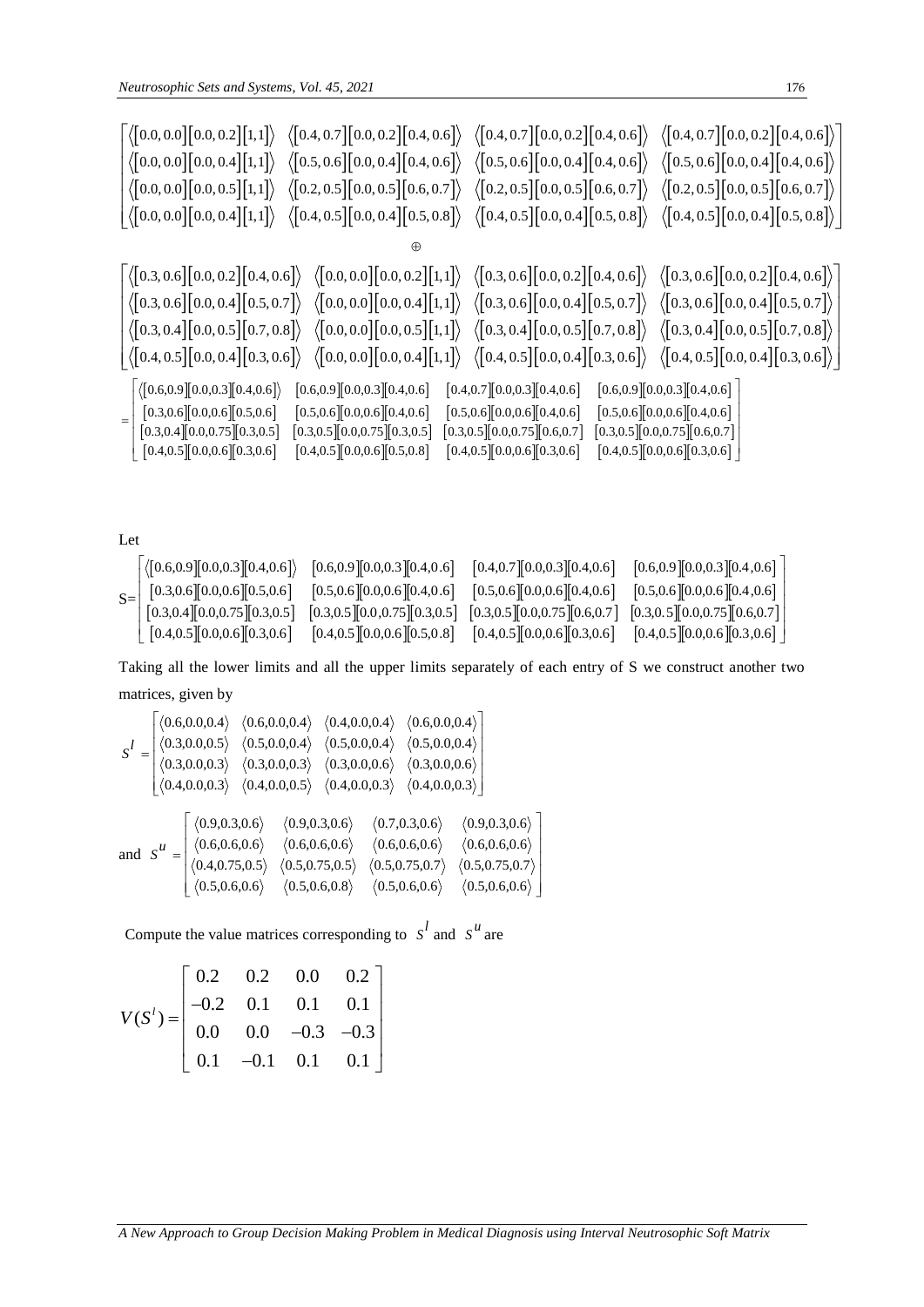$$
V(S^{u}) = \begin{bmatrix} 0.6 & 0.6 & 0.4 & 0.6 \\ 0.6 & 0.6 & 0.6 & 0.6 \\ 0.65 & 0.75 & 0.55 & 0.55 \\ 0.5 & 0.3 & 0.5 & 0.5 \end{bmatrix}
$$
  

$$
\sum_{Row} V(S^{t}) = \begin{bmatrix} 0.6 \\ 0.1 \\ -0.6 \\ 0.2 \end{bmatrix} \text{ and } \sum_{Row} V(S^{u}) = \begin{bmatrix} 2.2 \\ 2.4 \\ 2.5 \\ 1.8 \end{bmatrix}
$$
  

$$
W(h_{1}) = 0.6 + 2.2 = 2.8
$$
  

$$
W(h_{2}) = 0.1 + 2.4 = 2.5
$$
  

$$
W(h_{3}) = -0.6 + 2.5 = 1.9
$$
  

$$
W(h_{4}) = 0.2 + 1.8 = 2.0
$$

Among all the values above,  $h_1$  has the highest weight. So, Mr., Debnath will prefer to buy the house  $h_1$ .

#### **5. Application in medical science**

In medical science, one symptom is related to various diseases. For instance, the symptom fever is related to different diseases including typhoid, peptic ulcer, food poisoning ,etc. So, proper disease diagnosis is a very difficult task. For medical diagnosis problems, we consider the following example.

Suppose Mr. X is suffering from a fever having the symptoms of body pain , breathing difficulty, headache ,and cough and the possible diseases, as per experts advice, relating to the proposed symptoms are viral fever,dengue,food poisoning ,and diptheria. But all experts should come to a common decision so that it helps to diagnose the patient. For this, we consider the set of four diseases  $U = \{$  viral fever, dengue, food poisoning, diphtheria}, as a universal set and some related symptoms of these four diseases  $E = \{body pain, breathing\}$ 

difficulty, headache, cough, }, as a set of parameters and a set of doctors  $D=$  {  $d_1$ ,  $d_2$ ,  $d_3$  },called a set of

decision makers or experts or doctors. In reference to example 4.2, if we compare the set of houses as a set of diseases , set of parameters as a set of symptoms , set of decision makers as a set of doctors and then by using this information we construct interval neutrosophic soft set frame work, by considering the same data set proposed in section 4.1. Then, with the help of IVNSM-algoritm, proposed in section 4, we come to the conclusion that Mr. X is suffering from viral fever. The main advantage of using IVNSM-algoritm is that it helps the doctors to diagnose the correct disese and so it prevents the wrong treatment of the patient and it saves time as well. In case no such conclusion can be drawn with the given information then we need to reassess all the symptoms with the help of expert and then repeat all the steps proposed in IVNSM-algorithm.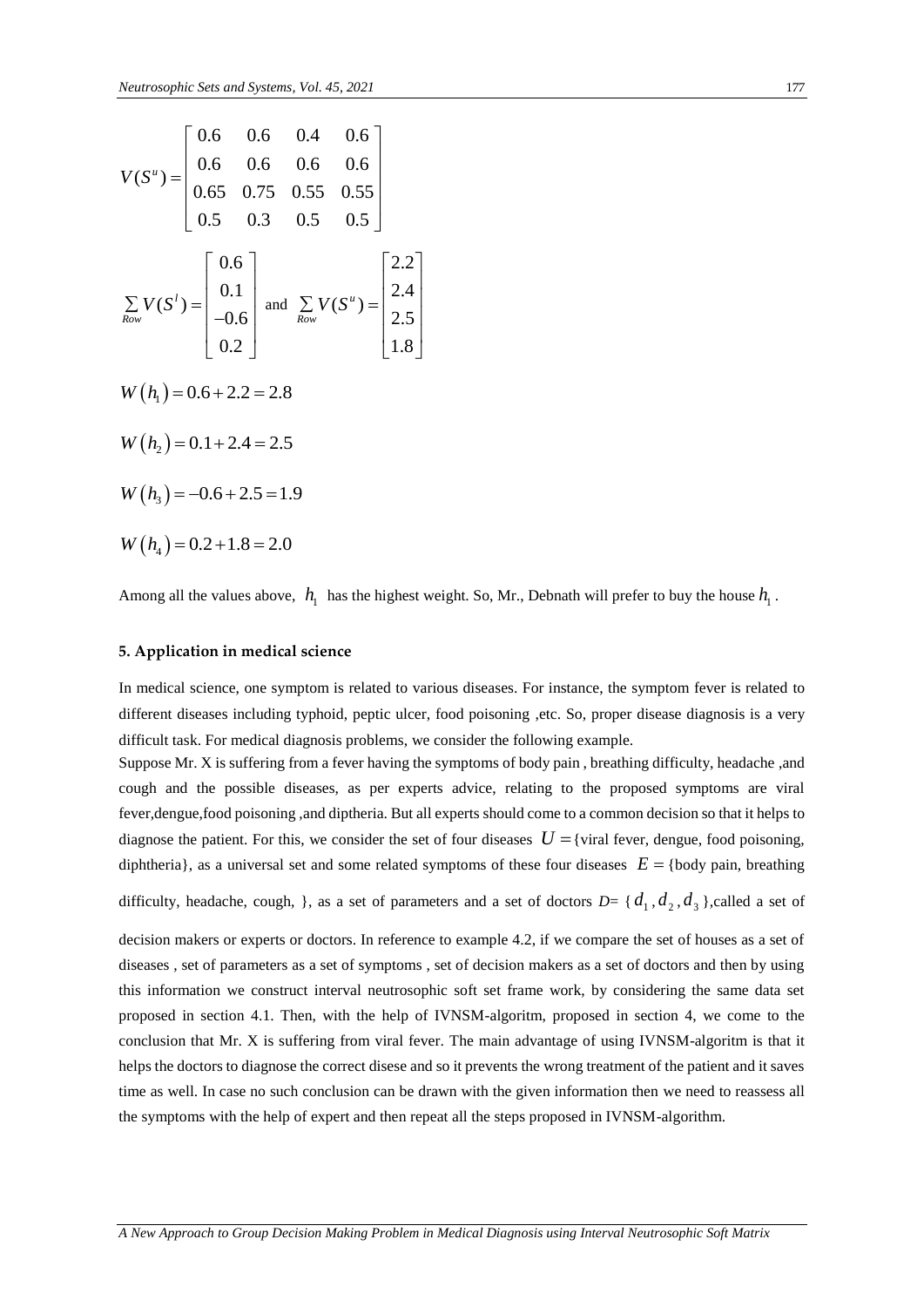## **6. Conclusions**

In this paper, we have studied the various concept of interval neutrosophic soft set, which is an extension of neutrosophic soft set. We also introduce the choice matrices, which are associated with the interval neutrosophic soft sets. An algorithm, called IVNSM-algorithm, has been introduced for real decision making problem with the help of a group of decision makers. Finally, it has been discussed, how we use the IVNSM-algorithm in medical diagnosis problem.

#### **7. Future Scope**

In our work, we do not consider the information 'time duration' of the symptom or attribute though it has its own significance together with the belongingness or non-belongingness or indeterminacy level of a symptom for proper diagnosis of a patient. Which may be cover up by introducing complex interval neutrosophic soft set. Also, instead of introducing a soft set, we introduce a hypersoft set, pilthogenic hypersoft set, introduced by Smarandache(2018) in [33], to extend the concept used in this paper.

**Acknowledgments:** Author is thankful to the reviewers for their valuable suggestions.

**Conflicts of Interest:** Author has no conflict of interest regarding the publication of the article.

#### **References**

1. Zadeh, L. A. (1965). Fuzzy set. *Information and Control, 8, 338-353.*

2. Atanassov, K. (1986). Intuitionistic fuzzy sets. *Fuzzy Sets and Systems, 20, 87-96.*

3. Gorzalczany, M. (1987). A method of inference in approximate reasoning based on interval-valued fuzzy sets. *Fuzzy Sets and Systems, 21, 1-17.*

4. Atanassov, K., & Gargov, G. (1989). Interval-valued intuitionistic fuzzy sets. *Fuzzy Sets and Systems, 31, 343-349.*

5. Goguen, J. (1967). L-fuzzy sets. *Journal of Mathematical Analysis and Applications, 18, 145-174.*

6. Zhenhua, Z., Jingyu, Y., Youpei, Y., & Qiansheng, Z. (2011). A generalized interval-valued intuitionistic fuzzy sets theory. *Procedia Engineering, 15, 2037-2041.*

7. Molodtsov, D. (1999). Soft set theory-first result. *Computers and Mathematics with Applications, 37, 19-31.* 8. Jiang, Y., Tang, Y., Chen, Q., Liu, H., & Tung, J. (2010). Interval valued intuitionistic fuzzy soft sets and their properties.

9. Maji, P.K., Biswas, R., & Roy, A.R. (2001). Fuzzy soft sets. *Journal of Fuzzy Mathematics, 9, 589-602.*

10. Maji, P.K., Biswas, R., & Roy, A.R. (2004). Intuitionistic fuzzy soft sets. *Journal of Fuzzy Mathematics, 12, 669-683.*

11. Yang, X.B., Lin, T.Y., Yang, J.Y., Li, Y., & Yu, D. (2009). Combination of interval-valued fuzzy set and soft set. *Computers and Mathematics with Applications, 58, 521-527.*

12. Chetia, B., & Das, P.K. (2010). An application of interval valued fuzzy soft sets in medical diagnosis. *International Journal of Contemporary Mathematical Sciences, 5, 1887-1894.*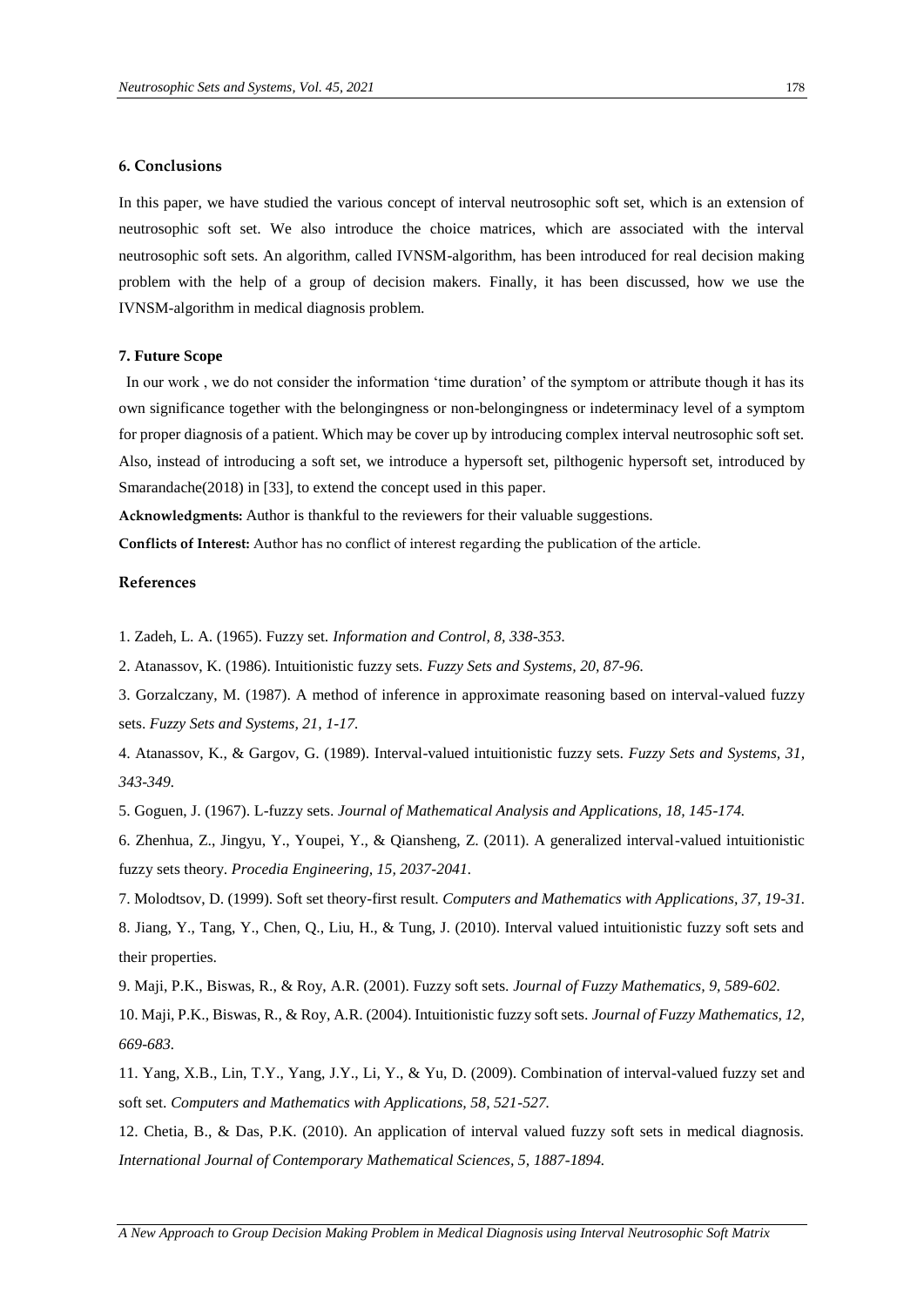13. Debnath, S. (2019). A short note on matrices in interval valued intuitionistic fuzzy soft set theory and their application in predicting election results. *International Journal of Engineering, Science and Mathematics, 8, 30-45.*

14. Smarandache, F. (2005). Neutrosophic set-a generalization of the intuitionistic fuzzy sets. *International Journal of Pure and Applied Mathematics*, *24*, *287–297*.

15. Maji, P. K. (2013). Neutrosophic soft set. *Annals of Fuzzy Mathematics and Informatics, 5*, *157-168*.

16. Maji, P. K. (2012). A neutrosophic soft set approach to a decision making problem. *Annals of Fuzzy mathematics and Informatics, 3*, 313-319.

17. Sahin, M., Alkhazaleh, S., & Ulucay, V. (2015). Neutrosophic soft expert sets. *Applied Mathematics, 6*, 116-127.

18. Broumi, S., Smarandache, F., & Dhar, M. (2014). Rough neutrosophic sets. *Neutrosophic Sets and Systems, 3*, *60-66*.

19. Broumi, S., & Smarandache, F. (2015). Interval neutrosophic rough sets. *Neutrosophic Sets and Systems, 7*, 23-31.

20. Broumi, S., Talea, M., Bakali. A., Singh, P. K., & Smarandache, F. (2019). Energy and spectrum analysis of interval valued neutrosophic graph using matlab. *Neutrosophic Sets and Systems, 24, 46-60*.

21. Broumi, S., Nagarajan, D., Bakali. A., Talea, M., Smarandache, F., & Lathamaheswari, M.(2019). The shortest path problem in interval valued trapezoidal and triangular neutrosophic environment. *Complex and Intelligent Systems, 5, 391-402, https://doi.org/10.1007/s40747-019-0092-5*.

22. Yang, Y., & Chenli, J. (2011). Fuzzy soft matrices and their applications part I. *Lecture Notes in Computer Science, 7002, 618-627.*

23. Borah, M.J., Neog, T.J., & Sut, D.K. (2012). Fuzzy soft matrix theory and its decision making. *International Journal of Modern Engineering Research, 2, 121-127.*

24. Chetia, B. & Das, P. K. (2012). Some results of intuitionistic fuzzy soft matrix theory. *Advances in Applied Science Research, 3, 412-423.*

25. Rajarajeswari, P. & Dhanalakshmi, P. (2014). Intuitionistic fuzzy soft matrix theory and its application in medical diagnosis. *Annals of Fuzzy Mathematics and Informatics, 7, 765-772.*

26. Rajarajeswari, P. & Dhanalakshmi, P. (2014). Interval valued fuzzy soft matrix. *Annals of Pure and Applied Mathematics, 7, 61-72.*

27. Mukherjee, A., Debnath, S., & Datta, M. (2016). An application of interval valued intuitionistic fuzzy soft matrix in medical diagnosis. *Annals of Fuzzy Mathematics and Informatics, 12, 573-584.*

28. Broumi, S., Bakali. A., Talea, M., & Smarandache, F. (2017). A matlab toolbox for interval valued neutrosophic matrices for computer applications. *Uluslararasi Yonetim Bilisim Sistemlerive Bilgisayar Bilimleri Dergisi, 1, 1-21*.

29. Cagman, N., & Enginoglu, S. (2010). Soft matrix theory and its decision making. Computers and Mathematics with Applications*, 59*, *3308-3314*.